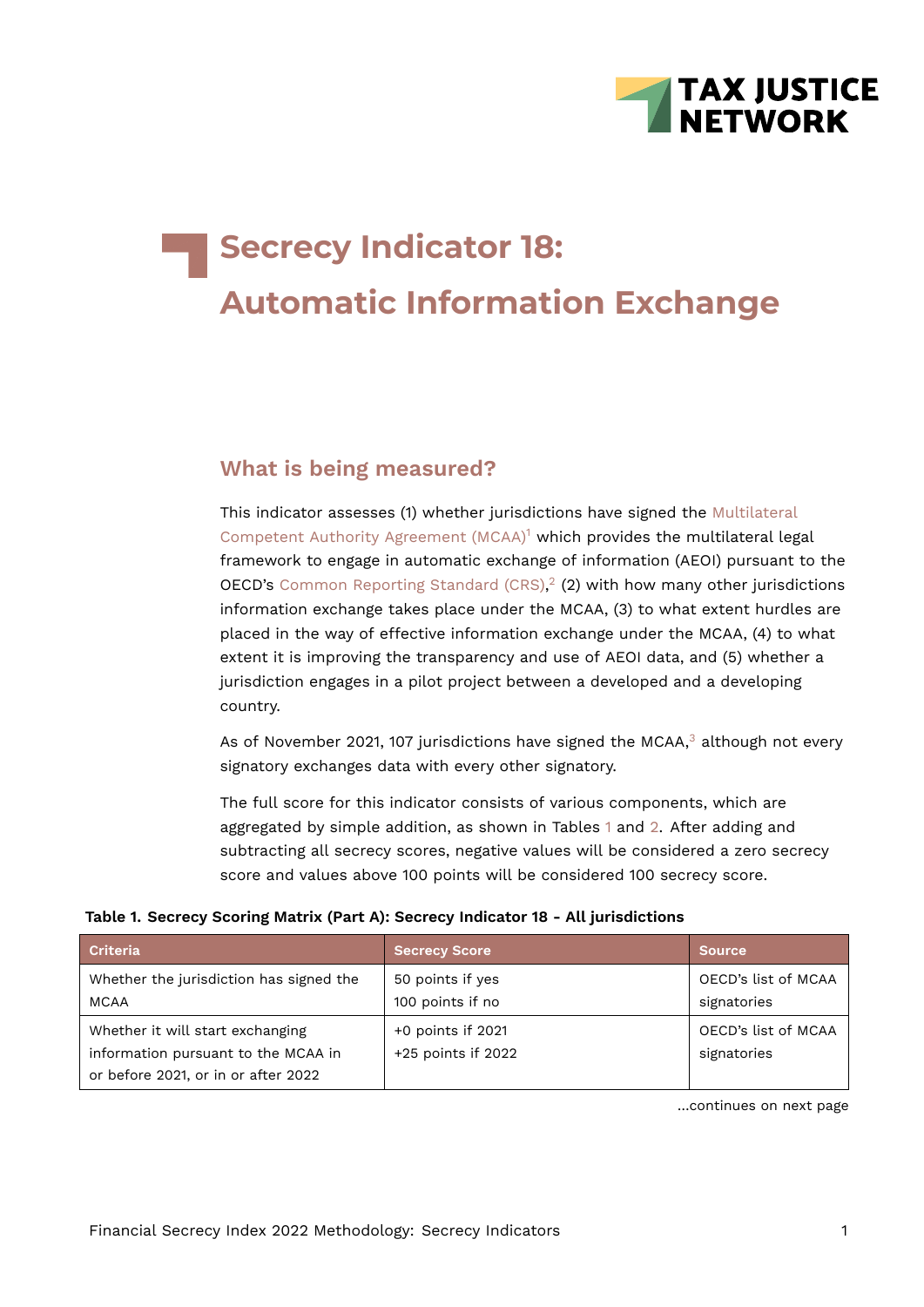Continuing from previous page…

| <b>Criteria</b>                            | <b>Secrecy Score</b>          | <b>Source</b>      |
|--------------------------------------------|-------------------------------|--------------------|
| Pilot projects: Whether it showed          | -50 points (reduction) if yes | 2020 OECD Tax      |
| interest in a pilot project between a      |                               | Transparency       |
| developed and a developing country (as     |                               | and Exchange of    |
| long as the pilot project is still ongoing |                               | Information in     |
| and the assisted developing country        |                               | Times of COVID-    |
| hasn't started to engage in AEOI)          |                               | 19 Report, and the |
|                                            |                               | 2021 Global Forum  |
|                                            |                               | Capacity Building  |
|                                            |                               | report             |

#### <span id="page-1-0"></span>**Table 2. Secrecy Scoring Matrix (Part B): Secrecy Indicator 18 - Jurisdictions that have signed the MCAA**

| <b>Criteria</b>                                                                                                                                                                                                            | <b>Secrecy Score</b>                                                                                                                                                                                                                                                                                     | <b>Source</b>                                                |
|----------------------------------------------------------------------------------------------------------------------------------------------------------------------------------------------------------------------------|----------------------------------------------------------------------------------------------------------------------------------------------------------------------------------------------------------------------------------------------------------------------------------------------------------|--------------------------------------------------------------|
| The number of "meaningful" activated<br>AEOI relationships (under the MCAA)<br>published by the OECD                                                                                                                       | -50 points (reduction) if the jurisdiction<br>has "meaningful" activated AEOI<br>relationships with the highest available<br>number of "meaningful" relationships<br>as of November 2021). Less reduction<br>pro-rata according to the actual<br>number of "meaningful" activated AEOI<br>relationships. | OECD's list of<br>activated AEOI<br>relationships            |
|                                                                                                                                                                                                                            | <b>Obstacles</b>                                                                                                                                                                                                                                                                                         |                                                              |
| Whether it refused to engage in AEOI<br>with any co-signatory of the MCAA even<br>though the latter complies with domestic<br>law and confidentiality provisions to<br>engage in AEOI                                      | +10 points if yes                                                                                                                                                                                                                                                                                        | FSI Survey and/or<br>declaration by a<br>country's authority |
| Whether it chose "voluntary secrecy"<br>(to be listed under the MCAA's Annex<br>A to prevent receiving information, or<br>is otherwise not compliant with basic<br>confidentiality requirements to receive<br>information) | +10 points if yes                                                                                                                                                                                                                                                                                        | OECD's list of<br>activated AEOI<br>relationships            |
| Whether it imposed additional conditions<br>to engage in AEOI (beyond those required<br>by the MCAA) such as amnesty programs,<br>market access, etc.                                                                      | +10 points if yes                                                                                                                                                                                                                                                                                        | Declaration<br>by a country's<br>authorities                 |

…continues on next page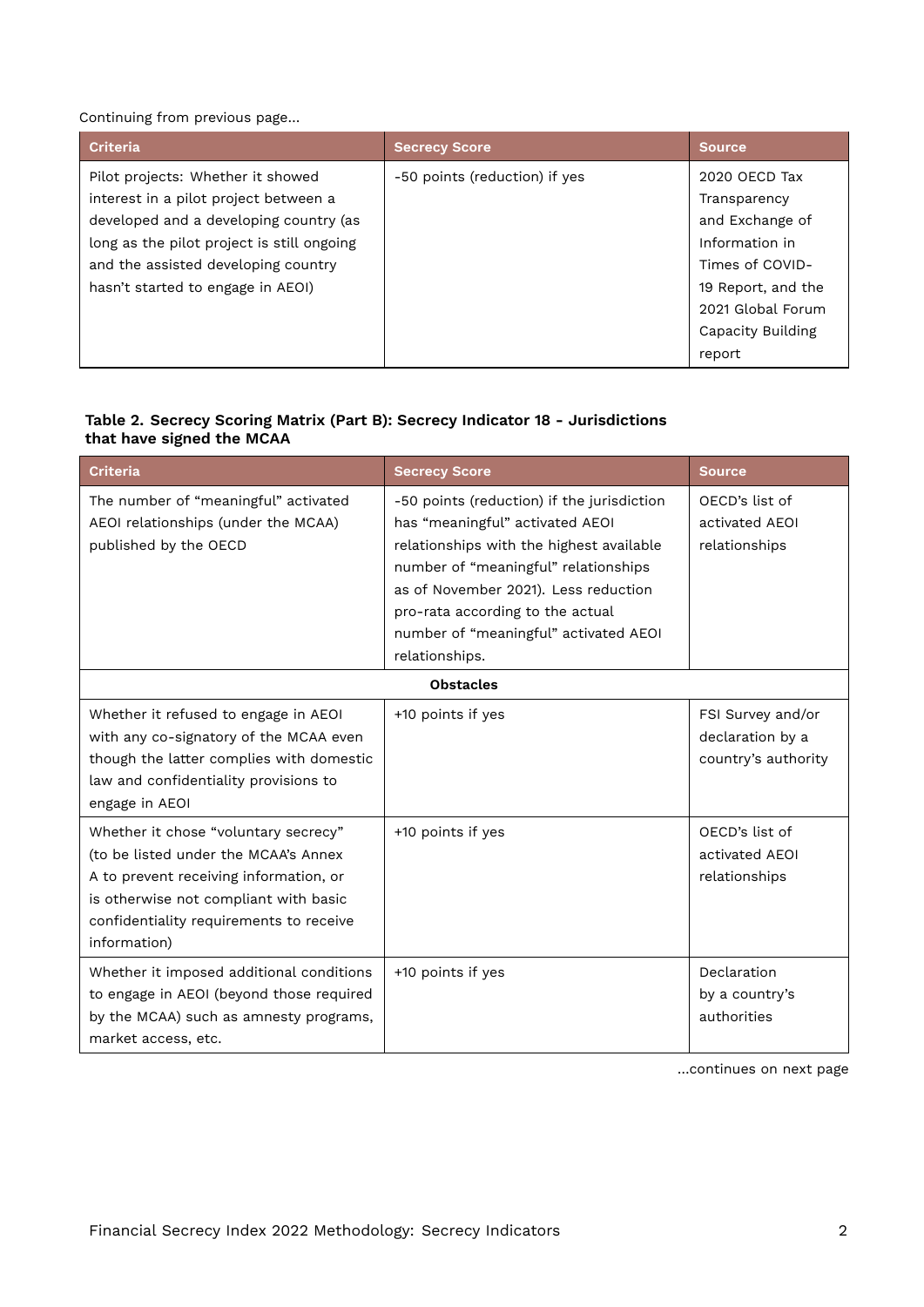Continuing from previous page…

| <b>Criteria</b>                                                                                                                                                                                                                                                                                                | <b>Secrecy Score</b>                                             | <b>Source</b>                                                                                                                                                           |
|----------------------------------------------------------------------------------------------------------------------------------------------------------------------------------------------------------------------------------------------------------------------------------------------------------------|------------------------------------------------------------------|-------------------------------------------------------------------------------------------------------------------------------------------------------------------------|
| Whether the country complies with the<br>domestic requirements for automatic<br>exchange of information pursuant to the<br>Common Reporting Standard (Core 1 of<br>Global Forum AEOI peer review)                                                                                                              | +10 points if no<br>+ 5 points if yes, but needs<br>improvements | Global Forum Peer<br>Review report on<br>Automatic Exchange<br>of Information                                                                                           |
| Whether the country complies with the<br>international requirements for automatic<br>exchange of information pursuant to the<br>Common Reporting Standard (Core 2 of<br>Global Forum AEOI peer review)                                                                                                         | +10 points if no<br>+ 5 points if yes, but needs<br>improvements | Global Forum Peer<br>Review report on<br>Automatic Exchange<br>of Information                                                                                           |
|                                                                                                                                                                                                                                                                                                                | <b>Improvements</b>                                              |                                                                                                                                                                         |
| Whether entities issuing, trading<br>or exchanging bitcoins and other<br>cryptocurrencies are covered by AEOI<br>Whether the jurisdiction signed the Punta<br>del Este Declaration or is otherwise<br>allowing AEOI information to be used<br>beyond tax purposes to tackle corruption<br>or money laundering. | -10 points if yes<br>-10 points if yes                           | FSI Survey or<br>declaration<br>by a country's<br>authorities<br>Signatories of<br>the Punta del<br>Este Declaration,<br>FSI Survey or<br>declaration<br>by a country's |
| Whether the jurisdiction is applying<br>the wider-wider approach (requiring<br>information on all non-residents to<br>be collected and reported to local<br>authorities)                                                                                                                                       | -10 points if yes                                                | authorities<br>FSI Survey or<br>declaration<br>by a country's<br>authorities                                                                                            |
| Whether the jurisdiction is implementing<br>the OECD Model Mandatory Disclosure<br>Rules on schemes to circumvent the CRS<br>or hide the beneficial owner                                                                                                                                                      | -10 points if yes                                                | Local laws, or<br>declaration<br>by a country's<br>authorities                                                                                                          |

This indicator considers all available measurable data surrounding the Common Reporting Standard that either promotes transparency with all other countries, or affects it. In principle, the secrecy score is reduced more the earlier AEOI takes place, the more countries a jurisdiction chooses to engage in AEOI with, and the more improvements it undertakes. By the same token, the later AEOI takes place and the more obstacles are imposed to prevent AEOI among all countries, the higher the secrecy score will be.

<span id="page-2-0"></span>Since the Global Forum has undertaken an initial assessment<sup>[4](#page-19-3)</sup> of jurisdiction's compliance with domestic law and confidentiality provisions to implement the CRS, there should be no reason why a country refuses to engage in AEOI with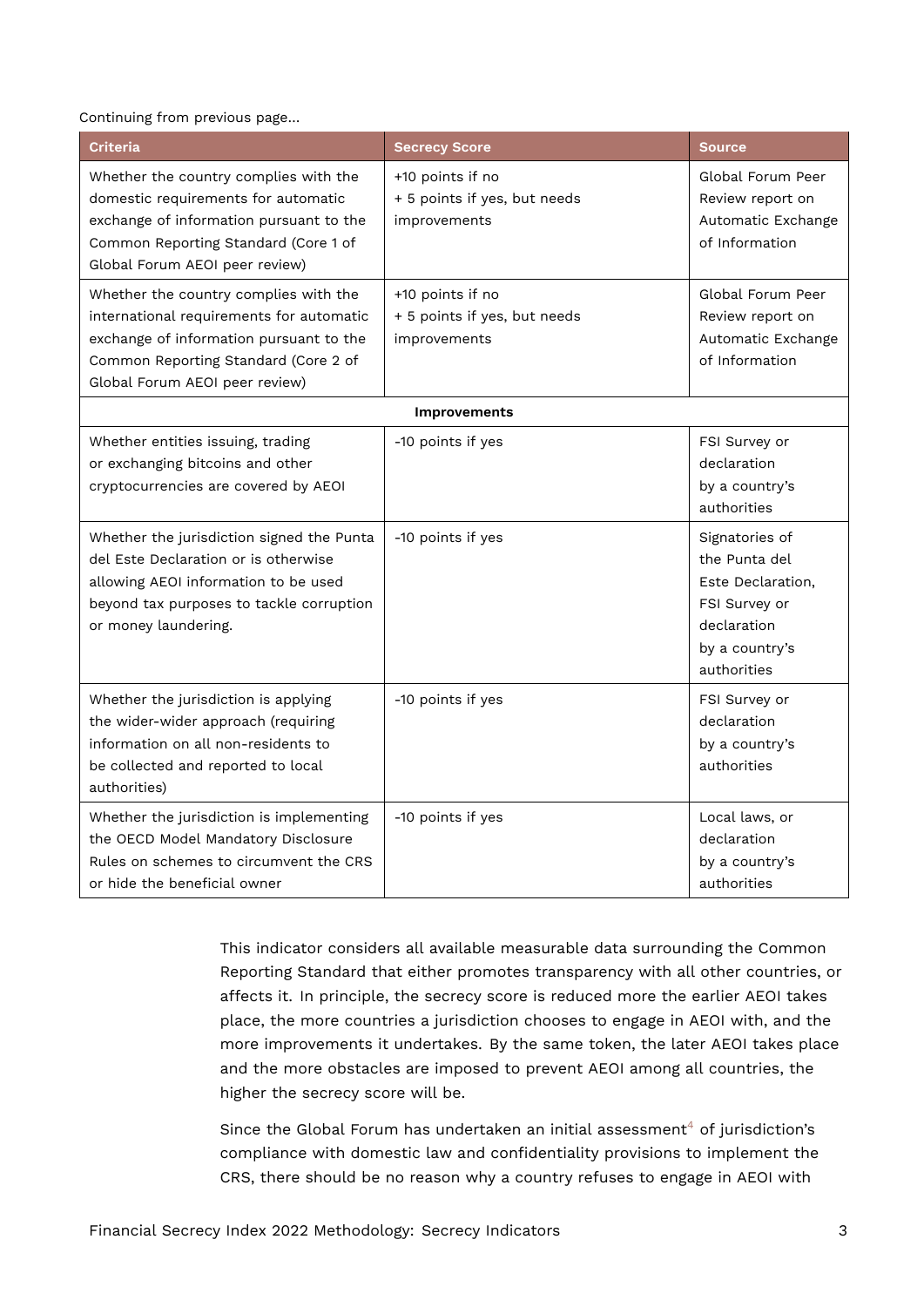another one considered "compliant" by the Global Forum. Therefore, all countries should opt to exchange information with all other cosignatories of the MCAA under Annex E.

## **Number of "meaningful" activated relationships**

<span id="page-3-0"></span>Unfortunately, the OECD keeps Annex E (with the list of countries chosen by each jurisdiction) confidential. The OECD only publishes the number of countries that a jurisdiction (i) sends information to, and (ii) receives information from (because they both chose each other).<sup>[5](#page-19-4)</sup> This means that if country A chose country B, but country B didn't choose country A back, the OECD portal will show no relationship between countries A and B, and it will not be possible to know who is to blame for that.

Given that AEOI has to be reciprocal under the OECD's system (which prevents many developing countries from joining, because they cannot send information), the number of countries that a jurisdiction sends information to and receives information from, should in principle be the same. However, this is not the case because the MCAA allows countries to choose "voluntary secrecy" by being listed under Annex A. These countries choose to send but not to receive information. The presence of countries choosing voluntary secrecy (or who fail to comply with confidentiality provisions) means that all countries receive information from more countries than the number of countries that they send information to. For example, a reciprocal country (one not choosing voluntary secrecy) will receive information from (i) other reciprocal countries and (ii) voluntary secrecy countries. On the other hand, the same reciprocal country will only send information to (i) other reciprocal countries. This indicator considers the highest number, and thus for reciprocal countries, the indicator considers the number of countries a jurisdiction is receiving information from (the number of countries that send information to that jurisdiction).

However, the number of countries sending information to a voluntary secrecy jurisdiction is zero (they choose not to receive any information). For this reason, the indicator considers the other figure for voluntary secrecy countries: to how many countries a voluntary secrecy jurisdiction is sending information to. As explained above, this number excludes relationships with other voluntary secrecy countries, simply because they also refuse to receive information.

Consequently, even if two voluntary secrecy countries chose each other under Annex E, the OECD portal will not show such a relationship. Nevertheless, this is useful because it means the OECD is only showing "meaningful" relationships, understood as relationships in which information actually flows, at least unidirectionally. Otherwise, "theoretical" relationships would be considered between two voluntary secrecy countries, where no exchanges take place.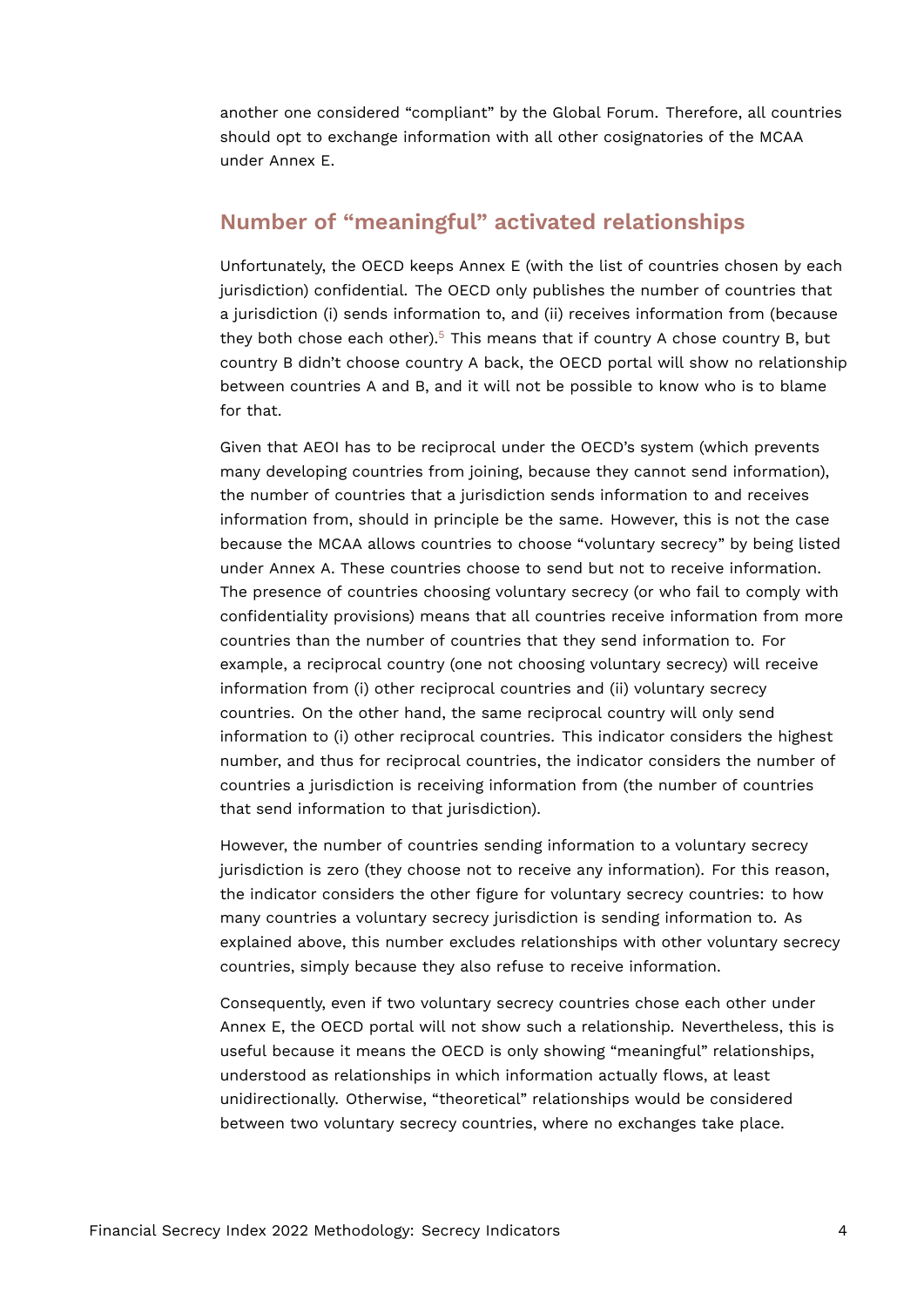## **Hurdles**

If a country decides to impose additional conditions to engage in AEOI, it is restricting AEOI beyond the CRS' own conditions (compliance with domestic laws and confidentiality). It also encourages other countries to impose their own arbitrary conditions. Examples of these conditions are requirements that either have nothing to do with AEOI (eg. market access for a country's financial industry) or that protect the interests of tax evaders (eg. requiring amnesty programs, even if called in a different way, such as "regularisation" programmes). The same applies if a country refuses to engage with another cosignatory of the MCAA for arbitrary reasons.

Moreover, countries are given a higher secrecy score when they opt for "voluntary secrecy". Annex A makes little sense because no country is forced to do anything with the received information, they are allowed to discard it or not use it. However, by refusing to obtain information, countries are sending a signal to potential criminals and tax dodgers that they will guarantee secrecy. This is problematic because any resident of an Annex A jurisdiction will become a non-reportable person, so their information will not even be collected by financial institutions. This may be abused, especially if these jurisdictions provide lenient residency and citizenship rules (passports or residency certificates for sale) in exchange for money, allowing persons to pretend to be resident in those countries, while still living and working in their real countries of residence (see SI 12 on Consistent Personal Income Tax for more details $6$ ). While in 2019 the Global Forum published a list of jurisdictions choosing voluntary secrecy, $7$  this indicator still considers discrepancies between the number of activated AEOI relationships about the number of jurisdictions (i) from which a country receives AEOI information and (ii) to which it sends information. This way, this indicator covers cases of voluntary secrecy as well as lack of compliance with confidentiality or other unexplained reasons for which a jurisdiction sends information to others, but receives nothing in return (or not from as many countries).

<span id="page-4-2"></span><span id="page-4-1"></span><span id="page-4-0"></span>In addition, since 2020, the Global Forum began publishing the Peer Reviews of the Automatic Exchange of Financial Account Information, which is currently on its second edition. $8$  These reports provide information on whether the assessed countries have a domestic and international legal framework that allows them to automatically exchange information for CRS purposes. In this edition, we are including such evaluations in this indicator. Countries which have not been assessed by such reports, however, are not penalised by our assessment.

#### **Improvements**

On the other hand, since 2020 we are also considering improvements to AEOI that tackle loopholes. Firstly, we consider whether bitcoins and other cryptocurrencies are covered by AEOI, especially if any firm issuing, trading or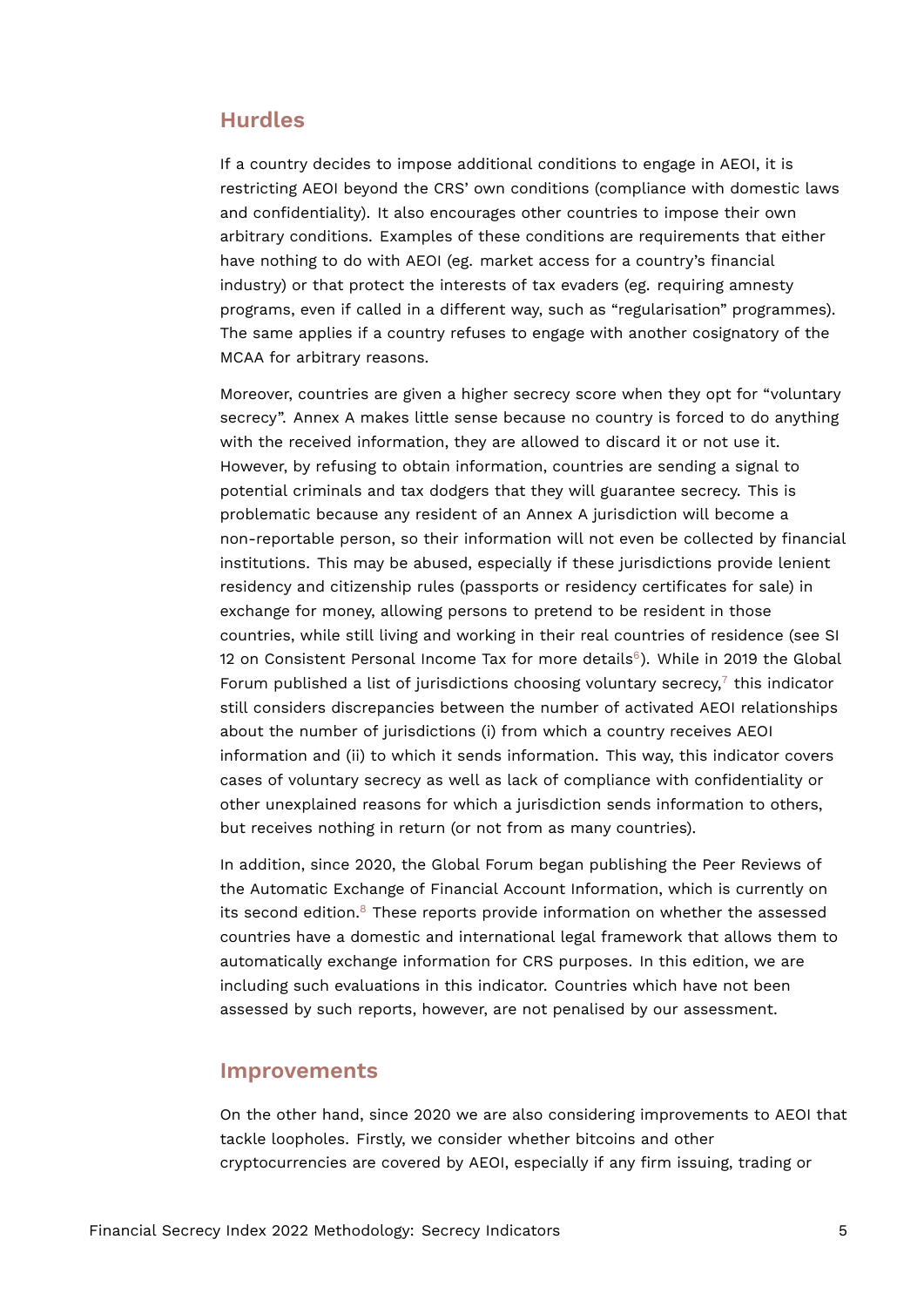<span id="page-5-0"></span>exchanging cryptocurrencies is considered a reporting financial institution and required to report information. Although the OECD opened a consultation in April of 2022 on amendments to the Common Reporting Standard and on a special framework for cryptoassets (the cryptoasset reporting framework or CARF), $^{\circ}$  the CRS currently allows each jurisdiction to decide whether cryptocurrency firms are covered by the Common Reporting Standard or not. If bitcoins and other cryptoassets are not considered within the scope of the CRS, anyone trying to circumvent the CRS could easily hold and transfer bitcoins instead of using a financial account with a commercial bank. While many types of assets aren't covered by the CRS (eg. real estate, gold and other hard assets), bitcoins and similar cryptoassets allow much more mobility than hard assets and thus expose them to higher risks for abuse for cross-border illicit purposes.

<span id="page-5-1"></span>A second identified loophole refers to the speciality constraint, limiting the use of AEOI information to tax purposes only.<sup>[10](#page-19-9)</sup> While foreign bank account data may be relevant to detect tax evasion, it may also be related to corruption or money laundering, for example if the person holding the foreign bank account cannot explain the origin of the funds, regardless of any taxes owed. Therefore, financial account information obtained via AEOI should be used and shared among authorities to tackle all illicit financial flows, not only tax related ones. The OECD, through the MCAA and the Multilateral Tax Convention, restricts the use of received information to tax purposes, unless the recipient jurisdiction allows information to be used beyond tax, and the sending jurisdiction allows this extra use.[11](#page-20-0) To address this, Latin American countries signed the Punta del Este Declaration, calling on more cooperation to use AEOI information to tackle corruption and money laundering. While the Punta del Este Declaration isn't binding, it shows an intention to create synergies and cooperation to tackle more than tax issues. Therefore, countries signatories to the Punta del Este Declaration or whose laws allow AEOI information to be used to tackle crimes beyond tax matters reduce their secrecy score in this component for showing leadership towards a comprehensive use of AEOI information $12$ .

<span id="page-5-6"></span><span id="page-5-5"></span><span id="page-5-4"></span><span id="page-5-3"></span><span id="page-5-2"></span>A third improvement relates to the OECD Model Disclosure Rules on CRS Avoidance Arrangements and Opaque Offshore Structures that could be used to either circumvent the CRS or to hide the beneficial owner. While the OECD published these rules, they aren't mandatory, but it is up to each country to implement them.[13](#page-20-2) In addition, sanctions included in the model rules are hard to enforce and the sanctions may not be enough to incentivise disclosure.<sup>[14](#page-20-3)</sup> Nevertheless, any country adopting these rules or similar ones reduces its secrecy score in this indicator for showing leadership to ensure enforcement of the CRS and sanctioning of circumvention strategies. The EU amendment to the Directive on Administrative Cooperation (known as DAC  $6^{15}$  $6^{15}$  $6^{15}$ ) includes these rules under Category D, and therefore EU countries, required to transpose these rules into domestic legislation by July 2020, are considered to have this improvement.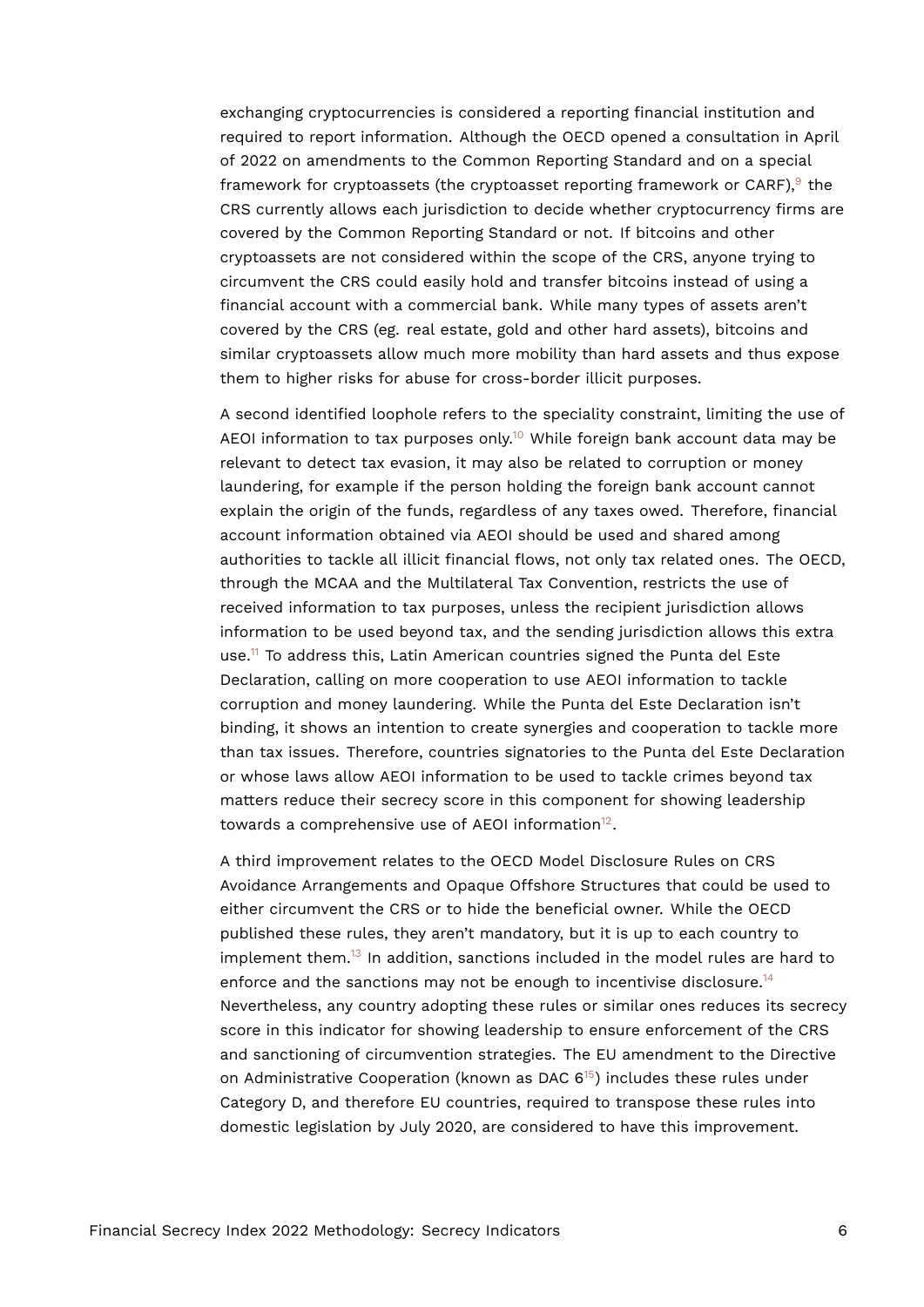<span id="page-6-0"></span>A last improvement involves the wider-wider approach. In principle, the CRS requires financial institutions to collect and report information on account holders who are resident in a participating jurisdiction and whose account information will be sent to the corresponding authority. The OECD AEOI portal lists jurisdictions which apply the wider approach, where financial institutions collect information on all non-residents (regardless if resident in a participating jurisdiction or not).<sup>[16](#page-20-5)</sup> Financial institutions favour this to save time and other costs, so that due diligence to identify the residence of each account holder is determined once for all account holders (instead of running the due diligence again every time a new jurisdiction joins the CRS). However, the wider approach does not improve the transparency of a country's financial system because information stays with the financial institutions. An improved version is the wider-wider approach where information on all non-residents is also sent to the local authorities (although these local authorities will only be able to exchange information with participating jurisdictions). The importance of the wider-wider approach is that if local authorities already hold information on all non-residents, although unable to exchange that information, they would still be able to publish statistics on the total accounts and values held by residents of each country. This would enable authorities from developing countries unable to join the CRS as well as journalists, academics and civil society organisations to monitor and obtain basic data about foreign bank accounts. We have explained previously the potential uses of CRS statistics.<sup>[17](#page-20-6)</sup> The OECD doesn't publish information about jurisdictions implementing the wider-wider approach, so local laws or TJN-Surveys were used to obtain this data.

## <span id="page-6-1"></span>**Developing countries unable to join the CRS**

We are aware that many developing countries lack capacity to implement AEOI and hence have not yet signed the MCAA nor committed to exchange information either in 2021 or 2022. Therefore, we still provide a 50 points reduction in the secrecy score for developing countries that have declared their interest in joining the Global Forum's Pilot Program, which consists of partnering with a developed country to start exchanging some kind of information and prepare for AEOI. This pilot programme is part of the Global Forum's roadmap for developing countries' participation in AEOI.<sup>[18](#page-21-0)</sup> At the same time, developed countries that joined a pilot project to partner with a developing country also obtain a reduction of 50 points in the secrecy score. This pilot project assessment however, is only considered as long as the pilot is ongoing and the developing country hasn't signed the MCAA to engage in AEOI.

<span id="page-6-5"></span><span id="page-6-4"></span><span id="page-6-3"></span><span id="page-6-2"></span>The data sources used for collating SI 18 are: (i) the OECD's list of jurisdictions which signed the MCAA,<sup>[19](#page-21-1)</sup> (ii) the OECD list of activated AEOI relationships, (iii) the TJN-Survey [20](#page-21-2)21<sup>20</sup> and previous editions, (iv) relevant laws or declarations by countries' authorities (if any), and (v) the 2020 OECD Tax Transparency and Exchange of Information in Times of COVID-19 Report, $^{21}$  $^{21}$  $^{21}$  and the 2021 Global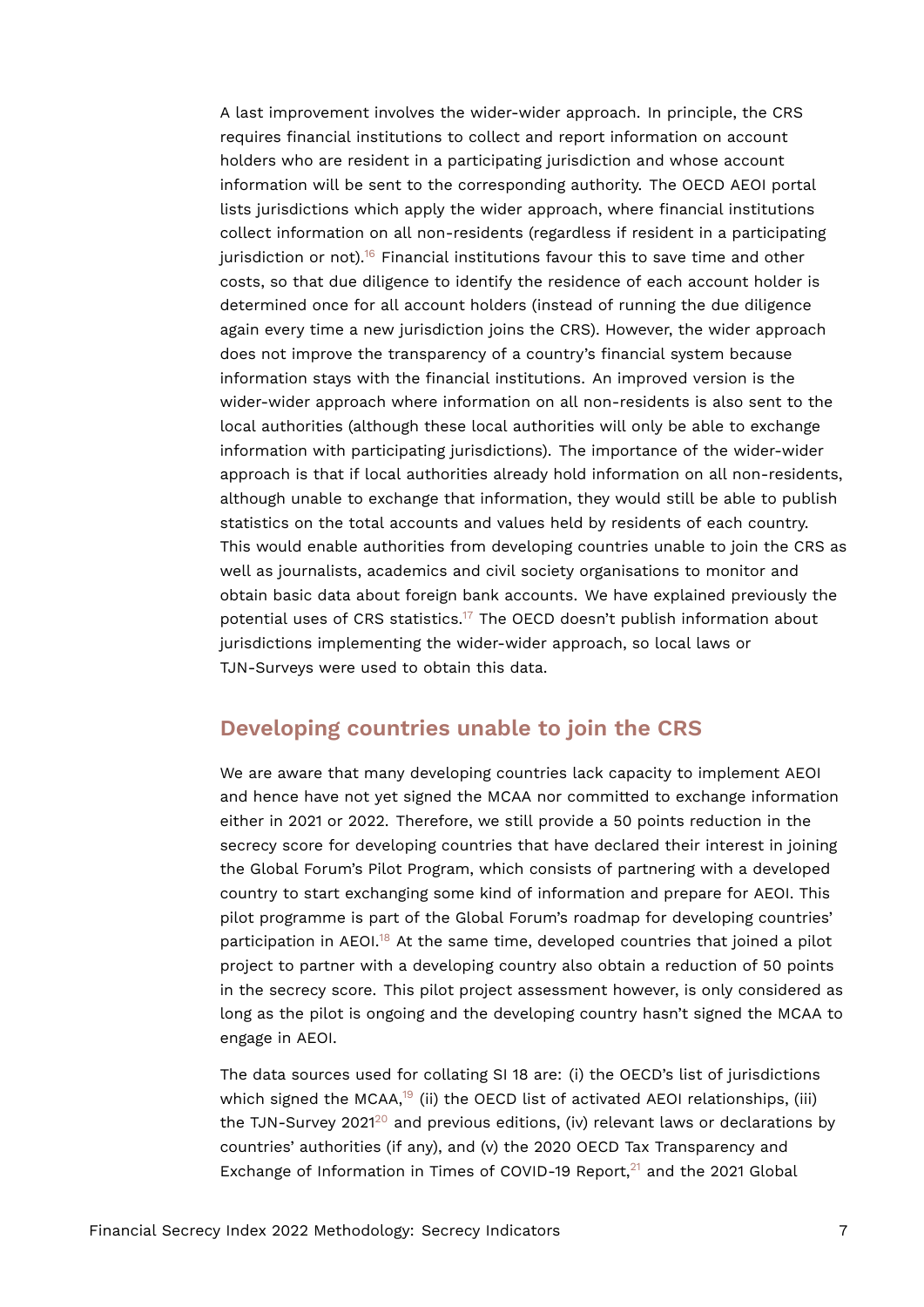<span id="page-7-0"></span>Forum Capacity Building report<sup>[22](#page-21-4)</sup> which provide the most up-to-date list of pilot programmes (vi) the Peer Review of the Automatic Exchange of Financial Account Information 2021.[23](#page-21-5)

<span id="page-7-1"></span>Please note that as for the hurdles to information exchange (IDs 372, 377, 641 and 642) we deviate from the "unknown is secrecy" principle because previous research only revealed one country imposing such additional conditions.<sup>[24](#page-21-6)</sup>

## <span id="page-7-2"></span>**Disregard of FATCA agreements**

While the CRS has its origins in the United States' Foreign Account Tax Compliance Act (FATCA) and its Inter-Government Agreements (IGAs) to receive, and in some cases exchange, information, SI 18 does not consider participation in FATCA for two reasons. First, FATCA does not entail multilateral AEOI but only agreements between the US and other countries, though the latter cannot exchange any information with each other under FATCA.

Second, out of all the IGAs signed between the US and other countries, only IGAs 1 A entail a minimum level of reciprocity, while all other IGAs request information to be sent to the US only. On top of this, even IGAs 1 A do not require full reciprocity but much less information being sent from the US. $25$ 

<span id="page-7-3"></span>In contrast to FATCA, the CRS allows for multilateral AEOI between all countries on a reciprocal basis.

<span id="page-7-5"></span><span id="page-7-4"></span>There is another factor that may affect a global implementation of the CRS, relating to the bilateral approach. Signing the MCAA (multilateral approach) is the easiest way to engage in multilateral AEOI, while bilateral CAAs (bilateral approach) create obstacles because they require each country to spend time and resources to negotiate and sign a CAA with every other country. Some secrecy jurisdictions, such as Singapore<sup>[26](#page-21-8)</sup> and Hong Kong,<sup>[27](#page-21-9)</sup> had originally chosen the bilateral approach, making it harder for other countries to engage in AEOI with them. However, since then all countries started signing the MCAA. There is one exception though. Taiwan, despite its intention, has been unable to join the MCAA for international political reasons. Therefore, in the case of Taiwan, the bilateral treaties signed by Taiwan and partner jurisdictions are considered for this indicator.

## **Changes since Financial Secrecy Index 2020**

<span id="page-7-6"></span>The main contextual change is that the question on timing of the MCAA signature and start of exchanges now refers to exchanging information in or before 2021, versus in or after 2022 (instead of focusing on 2019 and 2020). In addition, this indicator now considers the Peer Review of the Automatic Exchange of Financial Account Information, which are published by the Global Forum.<sup>[28](#page-21-10)</sup> These reports provide information on whether the country has a domestic and international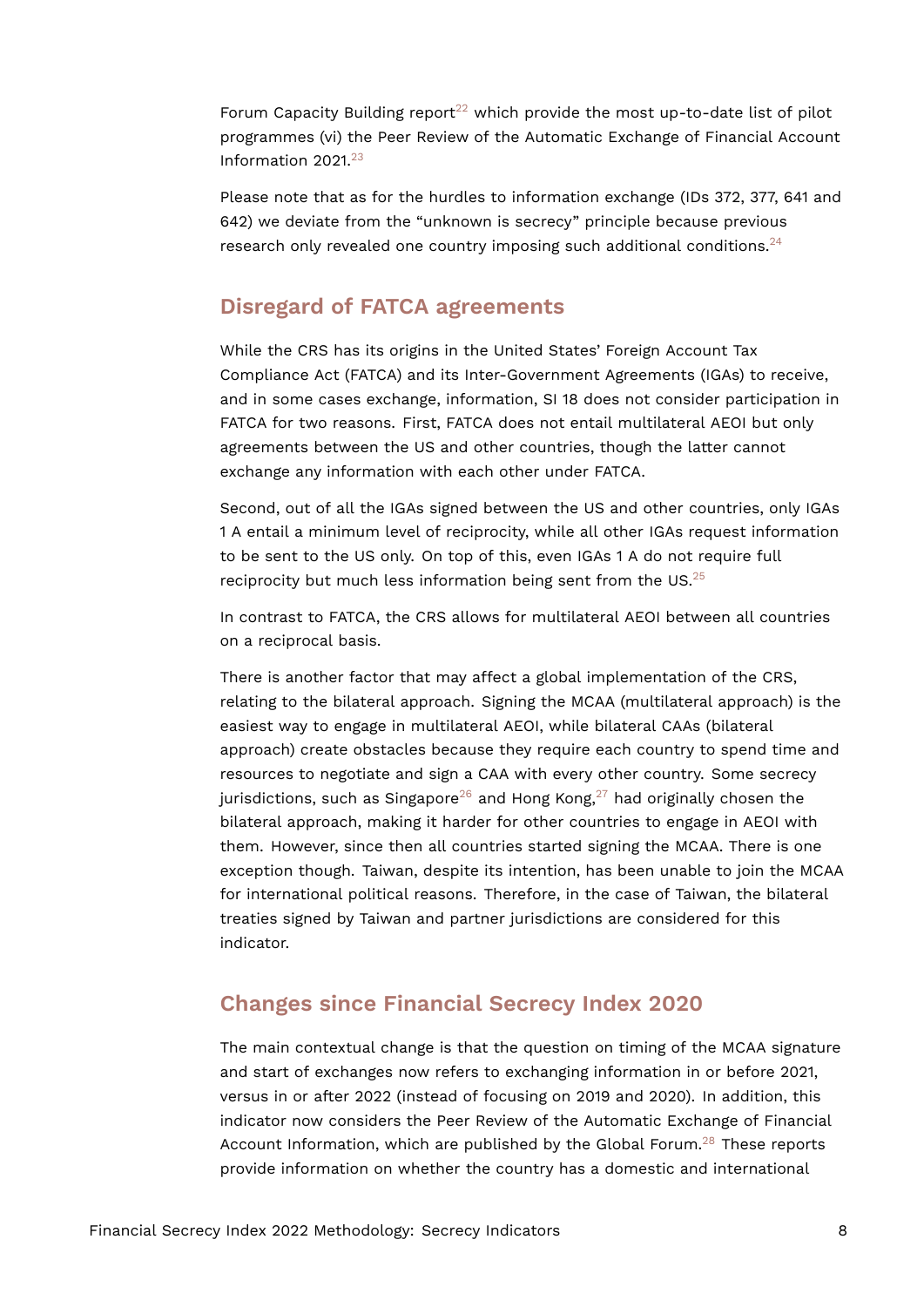legal framework in place for automatically exchanging information. Following this new valuable information, we decided to include in SI 18 two IDs as follows: the first ID reflects the country's compliance with the required legal framework and due diligence procedures ("Core Requirement 1"); the second reflects on whether its network of exchange relationships is compliant with the requirement to enter into agreements with all "Interested Appropriate Partners" ("Core Requirement 2"). Countries which were not yet assessed by the OECD's assessments will get an "unknown" answer which – unlike previous versions of the index - will not grant them high secrecy score.

## **Why is this important?**

Tax authorities around the world face immense difficulties with identifying cases of tax evasion committed through bank accounts held abroad. To a lesser extent, obtaining foreign-country based evidence when investigating already identified cases of suspected domestic tax evasion and/or aggressive tax avoidance is also a problem. The latter issue is partly addressed by the international standard for information exchange "upon request" promoted by OECD's Global Forum. But even for this limited purpose, the Global Forum peer review process remains riddled with problems (as we have pointed out in great detail in our "Creeping Futility",<sup>[29](#page-21-11)</sup> in a shorter briefing paper<sup>[30](#page-22-0)</sup> and time and time again in our blog.<sup>[31](#page-22-1)</sup> The Financial Times has also addressed this issue $32$ ). For identifying unknown cases of tax evasion, which are by far the majority of all cases, the upon-request Global Forum process is useless.<sup>[33](#page-22-3)</sup>

<span id="page-8-4"></span><span id="page-8-3"></span><span id="page-8-2"></span><span id="page-8-1"></span><span id="page-8-0"></span>The consequences of this difficulty in identifying offshore assets reach far beyond mere tax enforcement, but have huge implications for the global economy. For instance, the scale of privately held offshore wealth was estimated to stand at US\$9,9tn in 2018, $34$  and we estimate that offshore tax abuse is currently costing the world US\$171 billion a year to offshore tax evasion related to financial wealth alone.[35](#page-22-5) These distortions imply, for instance, that:

<span id="page-8-7"></span><span id="page-8-6"></span><span id="page-8-5"></span>... a large number of countries, which are traditionally regarded as debtors, are in fact creditors to the rest of the world. […] The problem here is that their assets are held by a small number of wealthy individuals, while their debts are shouldered by their ordinary people through their governments.[36](#page-22-6)

Ultimately, the failure to automatically exchange taxpayer data among responsible governments incentivises a distorted pattern of global financial flows and investment that is known best in terms of capital flight. As we have argued in our policy paper, this distortion creates huge imbalances in the world economy and impacts both southern and northern countries with devastating effects on all citizens and on the environment. $37$ 

<span id="page-8-9"></span><span id="page-8-8"></span>Moreover, as Nicholas Shaxson has argued in the book Treasure Islands.<sup>[38](#page-22-8)</sup> the root of this scandal dates back to at least the mid-1940s when the USA blocked the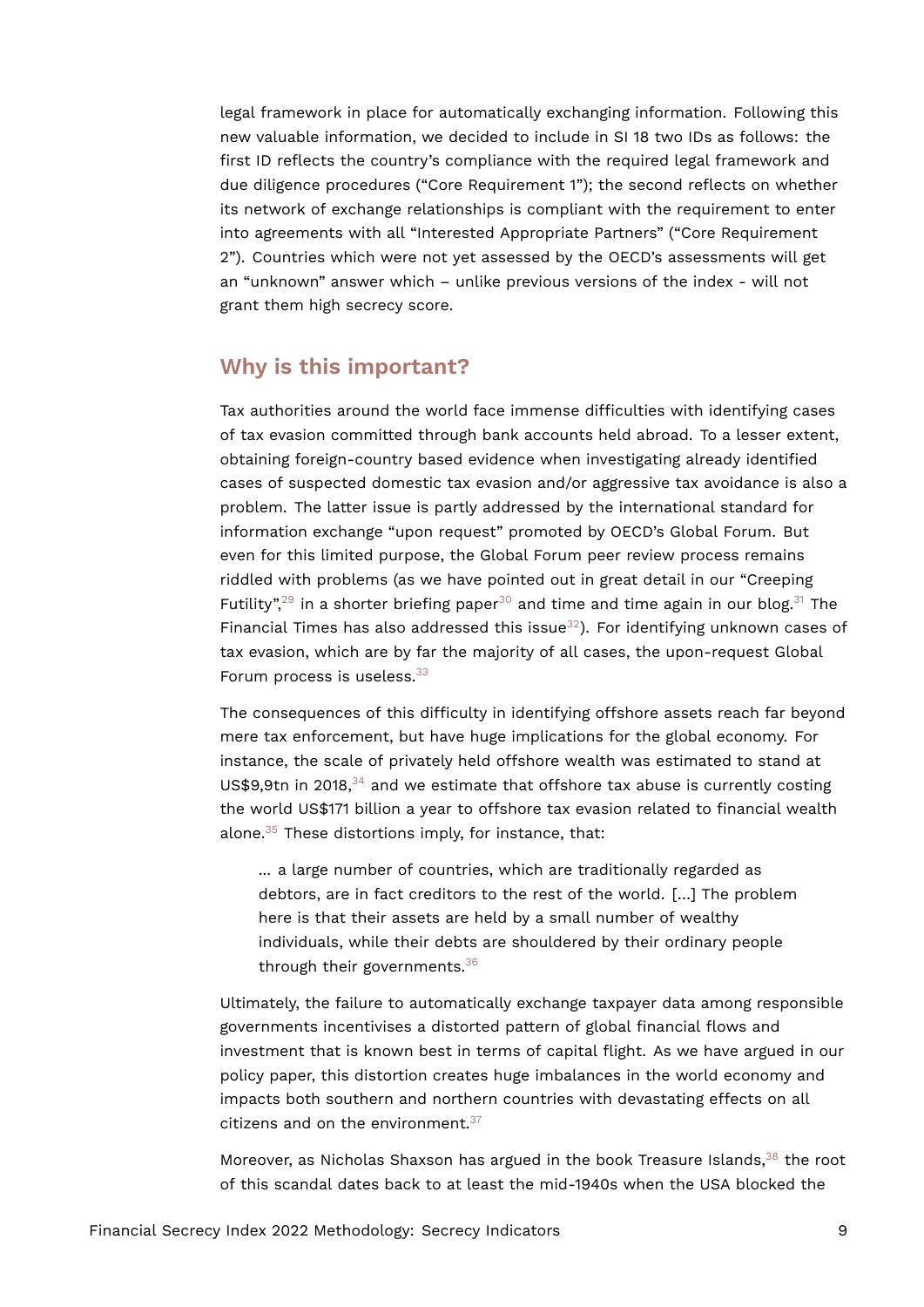newly created IMF from requiring international cooperation to stem capital flight, and instead used European flight capital to institute the Marshall Plan.

While tax authorities domestically often have the powers to cross-check data obtained through tax returns, for instance through access to bank account information, this does not hold true internationally. While economic activity has globalised, the tax collector's efforts remain nationally focused and are obstructed by secrecy jurisdictions.

The previous, but still existing, OECD standard for information exchange consists of bilateral treaties that rely on information exchange 'upon request' only. However, the power to judge what constitutes an appropriate request rests with the secrecy jurisdictions' tax authorities, financial ministries and/or courts. Secrecy jurisdictions pride themselves on maintaining "financial privacy" in spite of tax information exchange treaties and of exchanging information reluctantly under these agreements.

Multilateral automatic information exchange helps overcome both problems. Such a system should exchange data about the financial accounts of natural persons and disregard legal entities and arrangements such as shell companies and trusts and foundations, which today are often used to hide the identity of the real owners of assets. This system should cover all types of capital income. Participation in such a scheme would need to be open to any responsible requesting country (with appropriate confidentiality and human rights safeguards) and, where needed, technical assistance should be provided to build capacity to make use of this scheme. While the CRS is indeed a first big step towards a truly global framework for multilateral AEOI, it is filled with loopholes which will prevent its effectiveness, as we have identified.[39](#page-22-9)

<span id="page-9-1"></span><span id="page-9-0"></span>Implementing the CRS also has reputational consequences (implementation is reviewed by the Global Forum) and will be one of the three criteria to avoid being included in the OECD's blacklist.<sup>[40](#page-22-10)</sup> Therefore, some jurisdictions may attempt to achieve a good reputation and avoid being blacklisted by only engaging in AEOI with a limited number of countries, while refusing to exchange information with others, and even impact their future involvement: if it becomes the norm that secrecy jurisdictions impose arbitrary conditions, postpone AEOI or sign bilateral CAAs, many other countries, especially developing countries when they are ready to implement the CRS, will find it harder to engage in AEOI with everyone else. That is why a detailed analysis of the fine print of jurisdiction's commitments is necessary in order not to be misled.

To support the relevance of AEOI over exchanges upon request, in 2019 the IMF published the paper "Hidden Treasure: The Impact of Automatic Exchange of Information on Cross-Border Tax Evasion" which concluded "based on bilateral deposit data for 39 reporting countries and more than 200 counterparty jurisdictions, we find that recent automatic exchange of information frameworks reduced foreign-owned deposits in offshore jurisdictions by an average of 25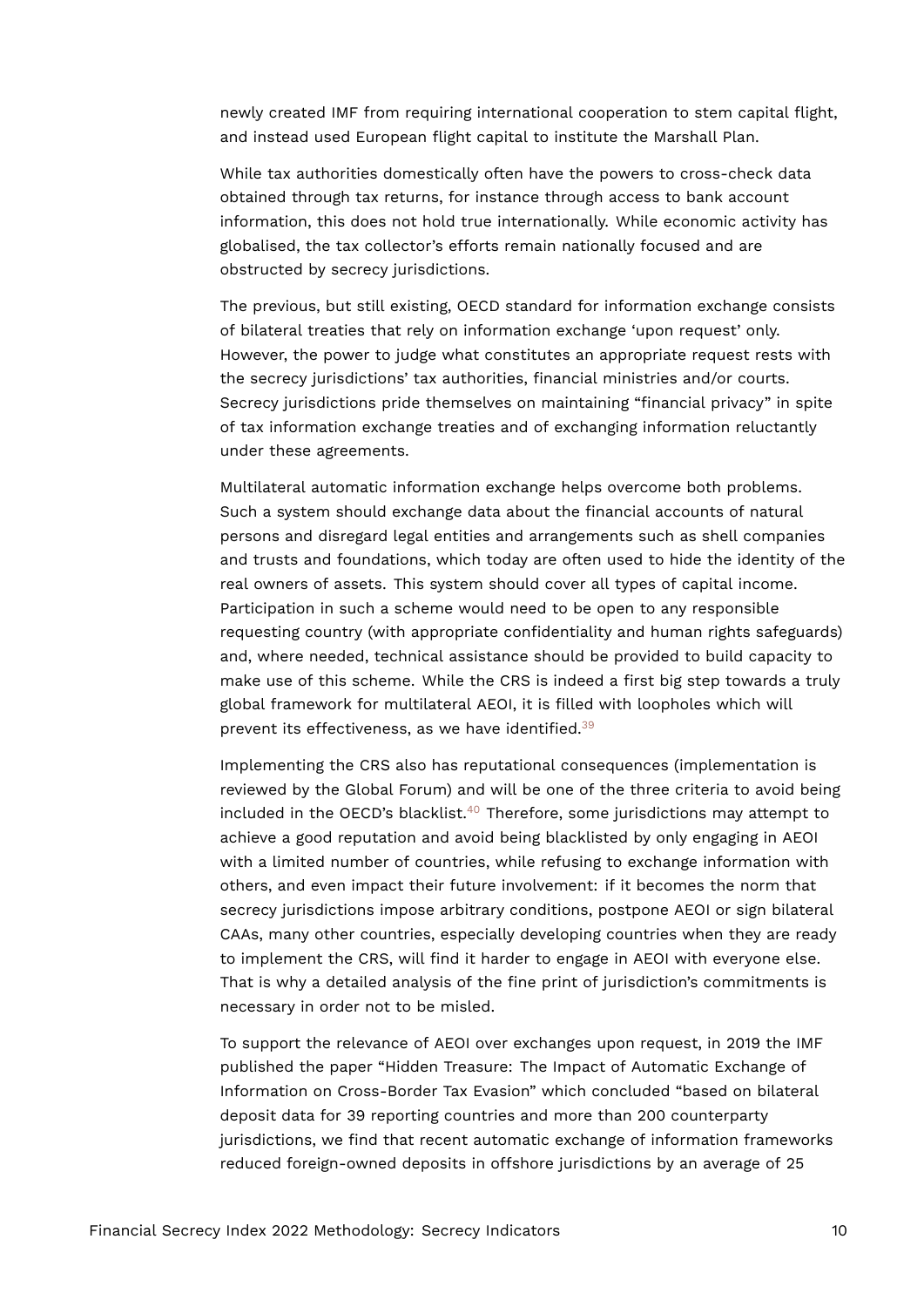<span id="page-10-0"></span>percent. This effect is statistically significant and, as expected, much larger than the effect of information exchange upon request, which is not significant".<sup>[41](#page-22-11)</sup>

#### **All underlying data, including the sources we use for each jurisdiction, can be viewed in the [country profiles](https://fsi.taxjustice.net/country-detail) on the Financial Secrecy Index website.**

| Table 3. Assessment Logic: Secrecy Indicator 18 - Automatic Information Exchange |  |  |  |
|----------------------------------------------------------------------------------|--|--|--|
|                                                                                  |  |  |  |

| ID  | <b>ID description</b>                                                                                                                                                                                                                                             | <b>Answers</b><br>(Codes applicable for all questions:<br>-2: Unknown; -3: Not Applicable)                                                                                    | <b>Valuation Secrecy Score</b>                                                                                                                                                       |
|-----|-------------------------------------------------------------------------------------------------------------------------------------------------------------------------------------------------------------------------------------------------------------------|-------------------------------------------------------------------------------------------------------------------------------------------------------------------------------|--------------------------------------------------------------------------------------------------------------------------------------------------------------------------------------|
| 150 | CRS MCAA Signed: Has the<br>jurisdiction signed the Multilateral<br>Competent Authority Agreement<br>(MCAA) to implement the OECD's<br>Common Reporting Standard (CRS)<br>(the CRS-MCAA)?                                                                         | 0: Did not sign the MCAA; 1:<br>Signed the MCAA, but committed<br>to exchange information in<br>2022; 2: Signed the MCAA<br>and committed to exchange<br>information in 2021. | If answer (2): 50<br>points; (1): 75 points;<br>(0): 100 points; All of<br>following scores are<br>added/subtracted. If sum<br>is above $100 = 100$ points,<br>below $0 = 0$ points. |
| 376 | CRS Pilot: Has the jurisdiction<br>engaged (or expressed interest<br>in participating) in any Pilot<br>Project, that involves partnering<br>up a developed country with<br>a developing country to assist<br>implementing the CRS?                                | <b>YN</b>                                                                                                                                                                     | If yes, then -50 points                                                                                                                                                              |
| 371 | CRS MCAA Dating Number:<br>Number of meaningful Activated<br>AEOI relationships (under the<br>MCAA) published by the OECD as<br>of November 2021?                                                                                                                 | Number                                                                                                                                                                        | If number is 100 of<br>possible #co-signatories /<br>relationships: -50 points;<br>otherwise pro rata                                                                                |
| 372 | CRS MCAA Refusal: Has the<br>jurisdiction refused to engage in<br>AEOI with any co-signatory of<br>the MCAA even though that co-<br>signatory complies with domestic<br>law and confidentiality provisions?                                                       | <b>YN</b>                                                                                                                                                                     | +10 points if answer is<br>Yes                                                                                                                                                       |
| 374 | CRS MCAA Voluntary Secrecy:<br>Has the jurisdiction chosen<br>"voluntary secrecy" (listed under<br>the MCAA's Annex A to prevent<br>receiving information) or is<br>otherwise not compliant with<br>basic confidentiality requirements<br>to receive information? | YN                                                                                                                                                                            | +10 points if answer is<br>Yes                                                                                                                                                       |

…continues on next page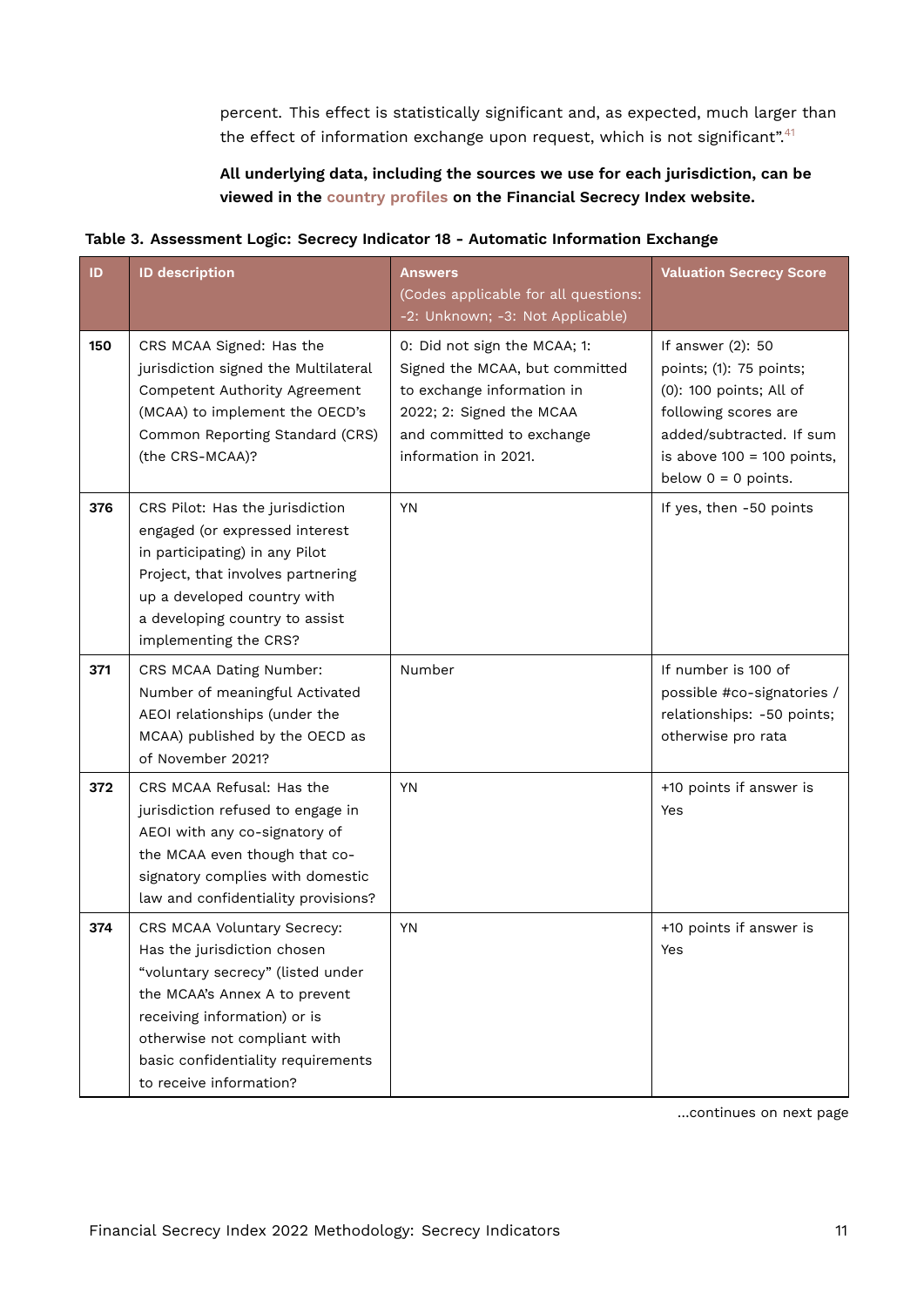Continuing from previous page…

| ID  | <b>ID description</b>                                                                                                                                                                                                                                  | <b>Answers</b>                                                           | <b>Valuation Secrecy Score</b>                                   |
|-----|--------------------------------------------------------------------------------------------------------------------------------------------------------------------------------------------------------------------------------------------------------|--------------------------------------------------------------------------|------------------------------------------------------------------|
|     |                                                                                                                                                                                                                                                        | (Codes applicable for all questions:<br>-2: Unknown; -3: Not Applicable) |                                                                  |
| 377 | CRS Additional Conditions: Has the<br>jurisdiction imposed additional<br>conditions to engage in AEOI<br>(beyond those required by the<br>MCAA) such as amnesty programs,<br>market access, etc.?                                                      | <b>YN</b>                                                                | +10 points if answer is<br>Yes                                   |
| 641 | Whether the country complies<br>with the domestic requirements<br>for automatic exchange of<br>information pursuant to the<br>Common Reporting Standard<br>(Core 1 of Global Forum AEOI peer<br>review)                                                | 5 Yes; 6 Yes, but they need<br>improvement; 7 No                         | +10 points if no<br>+ 5 points if yes, but<br>needs improvements |
| 642 | Whether the country complies<br>with the international<br>requirements for automatic<br>exchange of information pursuant<br>to the Common Reporting<br>Standard (Core 2 of Global Forum<br>AEOI peer review)                                           | 5 Yes; 6 Yes, but they need<br>improvement; 7 No                         | +10 points if no<br>+ 5 points if yes, but<br>needs improvements |
| 566 | OECD's Model Mandatory<br>Disclosure Rules: Has the<br>jurisdiction implemented the<br>OECD's model mandatory<br>disclosure rules for CRS avoidance<br>arrangements and opaque offshore<br>structures published in 2018?                               | <b>YN</b>                                                                | -10 points if answer is<br>Yes                                   |
| 567 | Wider-wider approach: Is the<br>jurisdiction applying the "wider-<br>wider" approach (information<br>is collected and reported to<br>local authorities about all non-<br>residents, regardless if resident in<br>a participating jurisdiction or not)? | <b>YN</b>                                                                | -10 points if answer is<br>Yes                                   |
| 568 | Bitcoins within CRS scope: Does<br>the jurisdiction include entities<br>issuing, trading, exchanging or<br>holding crypto-currencies (eg<br>bitcoins) as "financial institutions"<br>that are required to report<br>information pursuant to the CRS?   | <b>YN</b>                                                                | -10 points if answer is<br>Yes                                   |

…continues on next page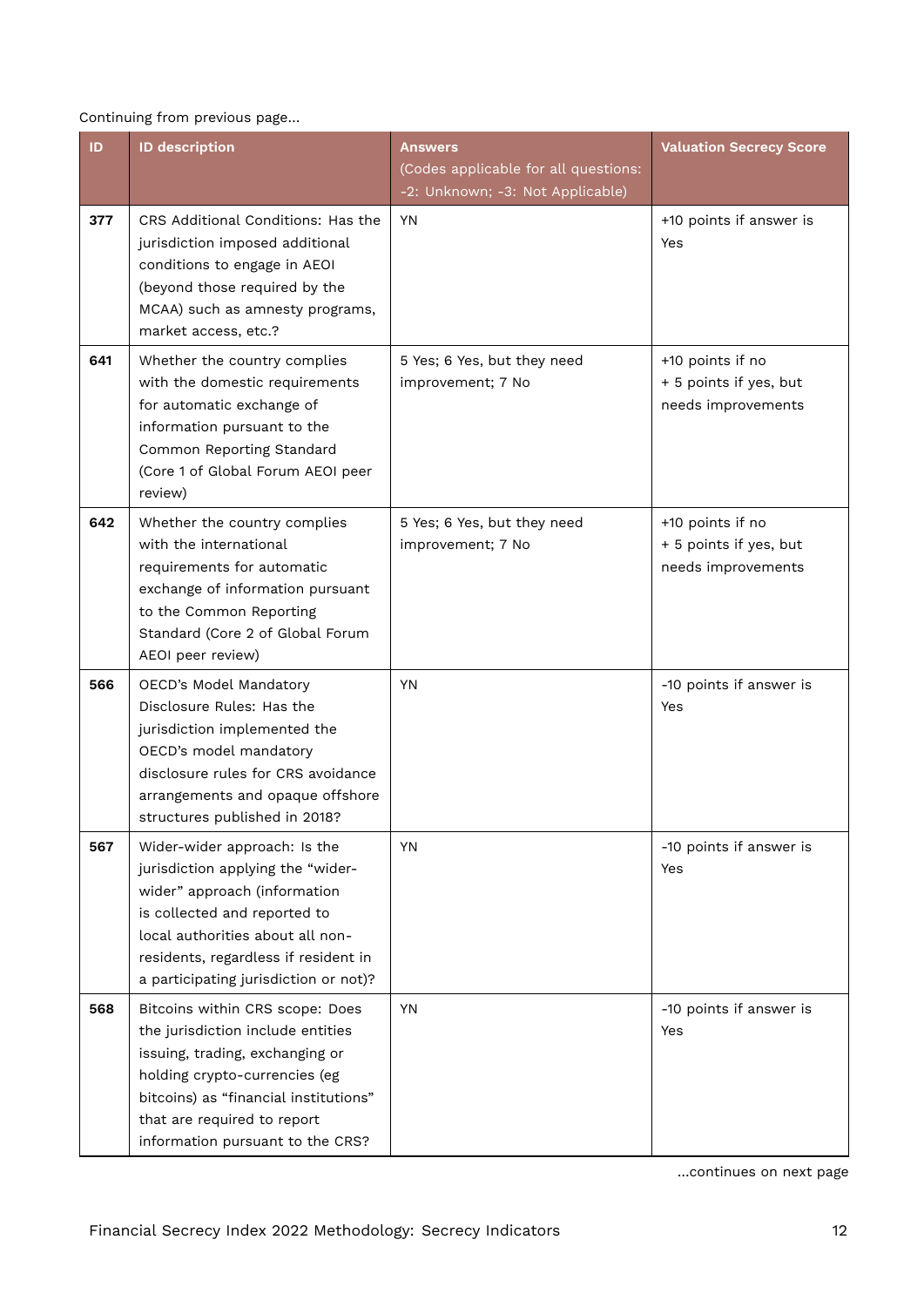#### Continuing from previous page…

| <b>ID</b> | <b>ID description</b>                                                                                                                                                                                                                                             | <b>Answers</b><br>(Codes applicable for all questions:<br>-2: Unknown; -3: Not Applicable) | <b>Valuation Secrecy Score</b> |
|-----------|-------------------------------------------------------------------------------------------------------------------------------------------------------------------------------------------------------------------------------------------------------------------|--------------------------------------------------------------------------------------------|--------------------------------|
| 569       | Use beyond tax: Has the<br>jurisdiction signed the Global<br>Forum's Punta del Este Declaration<br>of November 2018, or is it<br>authorising to use the information<br>received pursuant to the CRS for<br>non-tax purposes (eg corruption,<br>money laundering)? | YN                                                                                         | -10 points if answer is<br>Yes |

## **Results Overview**

## **Figure 1. Automatic Information Exchange: Secrecy Score Overview**

| <b>BE</b> | CN        | DK.       | <b>GD</b> | ID        | JE.          | LU. | <b>NG</b> | PL.       | SG <sub>1</sub> | AD        | <b>BS</b> | LB.       | TC        | LR.       | <b>BO</b>      | GT        | <b>MV</b> | <b>TH</b> | <b>VN</b> |     |
|-----------|-----------|-----------|-----------|-----------|--------------|-----|-----------|-----------|-----------------|-----------|-----------|-----------|-----------|-----------|----------------|-----------|-----------|-----------|-----------|-----|
| <b>BB</b> | CL        | DE.       | <b>GB</b> | HU        | $\mathsf{I}$ | LT. | <b>MY</b> | PK.       | SE.             | ZA        | <b>BN</b> | KY.       | QA        | EG        | <b>BD</b>      | <b>GM</b> | MK.       | <b>SV</b> | <b>VI</b> |     |
| AU        | CK.       | CZ.       | FR.       | <b>HR</b> | <b>IS</b>    | U.  | <b>MX</b> | PE.       | SC.             | UY        | <b>BM</b> | <b>KW</b> | <b>OM</b> | <b>WS</b> | AS.            | F1        | <b>ME</b> | <b>RW</b> | VE.       |     |
| AT        | <b>CH</b> | <b>CY</b> | FI        | <b>HK</b> | IN           | LC. | <b>MU</b> | <b>PA</b> | SA              | TR        | <b>BH</b> | <b>KN</b> | <b>NR</b> | VU        | A <sub>O</sub> | DZ.       | <b>LK</b> | RS.       | <b>US</b> |     |
| AR.       | CA        | <b>CW</b> | ES.       | <b>GR</b> | <b>IM</b>    | KZ. | <b>MT</b> | NZ.       | <b>RU</b>       | SM I      | AW        | GH        | <b>MS</b> | <b>VG</b> | <b>TN</b>      | DO        | KE.       | PY.       | <b>UA</b> |     |
| <b>AL</b> | BR.       | CR.       | EE.       | GI        | IL.          | KR. | <b>MC</b> | <b>NO</b> | RO.             | <b>SK</b> | AI        | DM        | <b>MO</b> | VC.       | <b>PH</b>      | <b>CM</b> | 10        | PR.       | TZ.       |     |
| AG        | BG        | CO.       | EC.       | GG        | IE.          | JP  | LV        | <b>NL</b> | PT.             | -SI       | <b>AE</b> | BZ        | <b>MH</b> | <b>TW</b> | <b>MA</b>      | <b>BW</b> | GU        | <b>NA</b> |           | XK. |

| Moderately Secretive < |                       |                  | → Extremely Secretive |
|------------------------|-----------------------|------------------|-----------------------|
| 0 to $<$ 25            | $25 \text{ to } < 50$ | 50 to $<$ 75     | 75 to 100             |
| 54% (76 countries)     | 19% (27 countries)    | 4% (5 countries) | 23% (33 countries)    |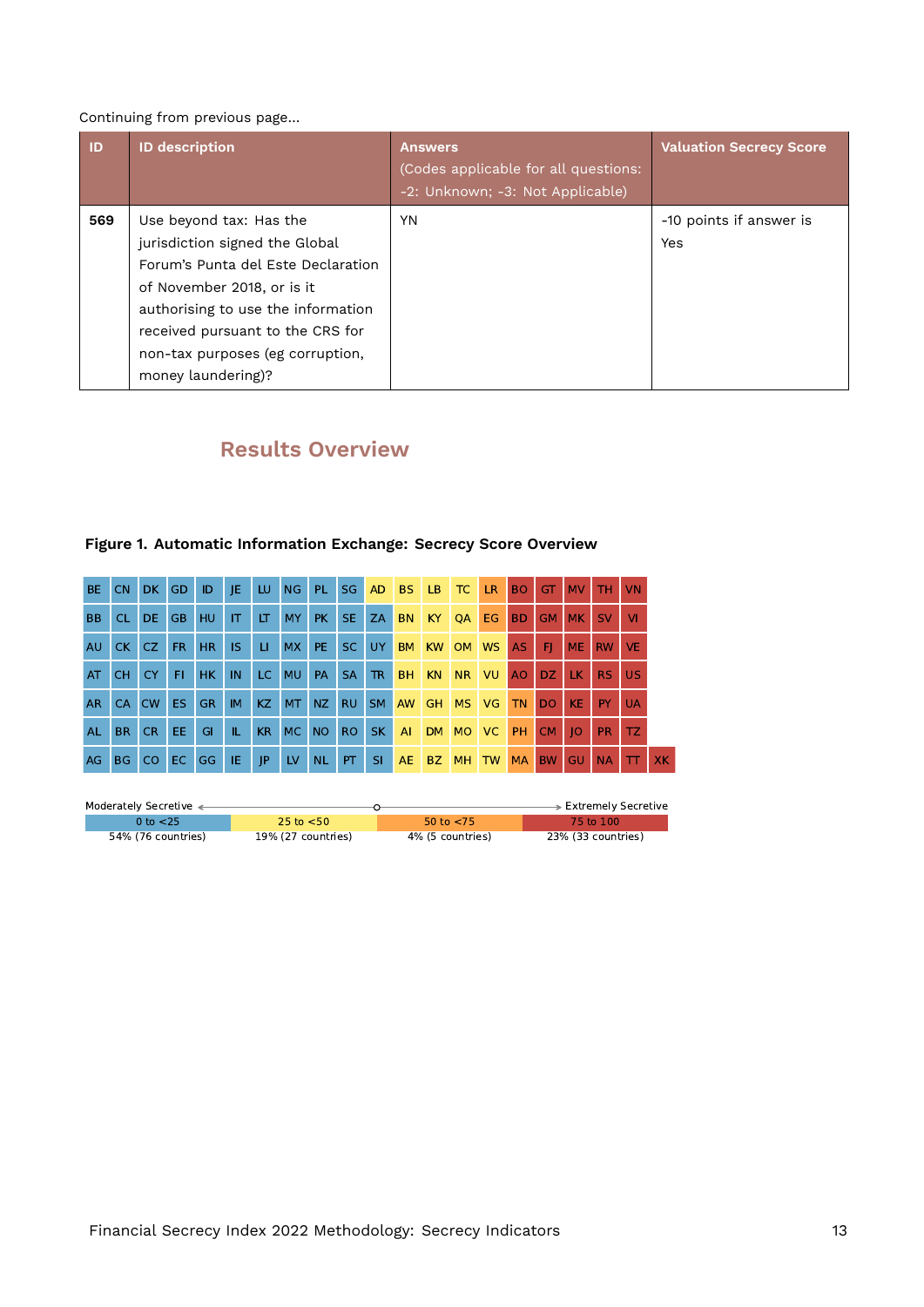| AT        | <b>BM</b>      | <b>CK</b> | CZ.       | FI.       | <b>GR</b> | <b>IM</b> | KR        | <b>LR</b> | <b>MO</b> | <b>NL</b> | PK.       | <b>SC</b> | <b>TR</b> | <b>ZA</b> | <b>BW</b> | GT        | <b>PH</b> | <b>TN</b> | <b>VN</b> |    |
|-----------|----------------|-----------|-----------|-----------|-----------|-----------|-----------|-----------|-----------|-----------|-----------|-----------|-----------|-----------|-----------|-----------|-----------|-----------|-----------|----|
| <b>AR</b> | <b>BH</b>      | <b>CH</b> | <b>CY</b> | <b>ES</b> | GI        | TE.       | <b>KN</b> | П         | <b>MH</b> | NG        | PE.       | <b>SA</b> | TC.       | <b>WS</b> | <b>BO</b> | <b>GM</b> | <b>NA</b> | <b>TH</b> | <b>VI</b> |    |
| <b>AL</b> | <b>BG</b>      | CA        | <b>CW</b> | EE.       | <b>GH</b> | IE.       | P         | LC.       | <b>MC</b> | <b>MY</b> | <b>PA</b> | <b>RU</b> | <b>SM</b> | VU        | <b>BD</b> | F1        | <b>MK</b> | <b>SV</b> | <b>VE</b> |    |
| AI        | BE.            | BZ.       | <b>CR</b> | EC.       | GG        | ID        | JE        | LB        | <b>MA</b> | <b>MX</b> | OM.       | <b>RO</b> | <b>SK</b> | <b>VG</b> | <b>AS</b> | EG.       | <b>ME</b> | <b>RW</b> | <b>US</b> |    |
| AG        | B <sub>B</sub> | <b>BS</b> | <b>CO</b> | <b>DM</b> | <b>GD</b> | HU.       | IT        | KZ        | <b>LV</b> | <b>MU</b> | NZ        | QA        | <b>SI</b> | VC.       | <b>AO</b> | DZ.       | LK.       | <b>RS</b> | <b>UA</b> |    |
| AE        | <b>AW</b>      | <b>BR</b> | <b>CN</b> | <b>DK</b> | <b>GB</b> | <b>HR</b> | <b>IS</b> | KY        | LU        | <b>MT</b> | <b>NR</b> | PT        | SG        | UY        | <b>MV</b> | <b>DO</b> | IO        | PY        | TZ.       |    |
| <b>AD</b> | <b>AU</b>      | <b>BN</b> | <b>CL</b> | <b>DE</b> | FR.       | HK.       | IN        | <b>KW</b> | LT        | <b>MS</b> | <b>NO</b> | <b>PL</b> | SE.       | <b>TW</b> | <b>KE</b> | <b>CM</b> | GU        | <b>PR</b> | π         | XK |

**Figure 2. Multilateral Competent Authority Agreement (MCAA) (ID 150)**

74% (105 countries): 2: 2021: Signed the MCAA and committed to exchange information in or before 2021

1% (2 countries): 1: 2022+: Signed the MCAA, but committed to exchange information in or after 2022

24% (34 countries): 0: No: Did not sign the MCAA.

#### **Figure 3. Common Reporting Standard – Jurisdictions engaged in a Pilot Project (ID 376)**

| <b>PH</b> | A <sub>O</sub> | <b>BE</b> | <b>BS</b> | <b>CN</b> | <b>DM</b> | FI        | GT        | TL.       | IP        | LB        | LV           | <b>MS</b> | <b>NG</b> | <b>PE</b> | <b>RO</b> | <b>SG</b> | <b>TR</b> | <b>VC</b>          | <b>XK</b> |    |
|-----------|----------------|-----------|-----------|-----------|-----------|-----------|-----------|-----------|-----------|-----------|--------------|-----------|-----------|-----------|-----------|-----------|-----------|--------------------|-----------|----|
| <b>GB</b> | <b>AL</b>      | <b>BD</b> | <b>BR</b> | <b>CM</b> | DK.       | FI.       | <b>GR</b> | IE        | O         | KZ        | LU           | <b>MO</b> | <b>NA</b> | PA        | <b>OA</b> | <b>SE</b> | <b>TH</b> | UY                 | <b>WS</b> |    |
| <b>FR</b> | AI             | <b>BB</b> | <b>BO</b> | <b>CL</b> | CZ.       | ES.       | <b>GM</b> | ID        | JE        | KY        | LT           | <b>MK</b> | <b>MY</b> | <b>OM</b> | PY.       | <b>SC</b> | TC.       | US.                | VU        |    |
| <b>EG</b> | <b>AG</b>      | AW        | <b>BN</b> | <b>CK</b> | <b>CY</b> | EE.       | GI        | <b>HU</b> | IT        | <b>KW</b> | <b>LR</b>    | MH        | <b>MX</b> | NZ        | <b>PT</b> | <b>SA</b> | <b>SV</b> | <b>UA</b>          | <b>VN</b> |    |
| <b>DE</b> | <b>AE</b>      | AT        | <b>BM</b> | CA        | CW        | EC.       | <b>GH</b> | <b>HR</b> | IS        | <b>KR</b> | LK           | <b>ME</b> | <b>MV</b> | <b>NR</b> | <b>PR</b> | <b>RW</b> | <b>SM</b> | TZ.                | <b>VI</b> |    |
| <b>CH</b> | <b>AD</b>      | <b>AS</b> | <b>BH</b> | <b>BZ</b> | <b>CR</b> | DZ.       | GG        | HK.       | IN        | <b>KN</b> | $\mathbf{H}$ | <b>MC</b> | <b>MU</b> | <b>NO</b> | PL.       | <b>RU</b> | <b>SK</b> | <b>TW</b>          | <b>VG</b> |    |
| AU        | <b>TN</b>      | <b>AR</b> | <b>BG</b> | <b>BW</b> | <b>CO</b> | <b>DO</b> | GD        | GU        | <b>IM</b> | <b>KE</b> | LC           | <b>MA</b> | <b>MT</b> | <b>NL</b> | <b>PK</b> | <b>RS</b> | <b>SI</b> | $\boldsymbol{\pi}$ | <b>VE</b> | ZA |

6% (8 countries): 1: Yes

**94% (133 countries): 0: No**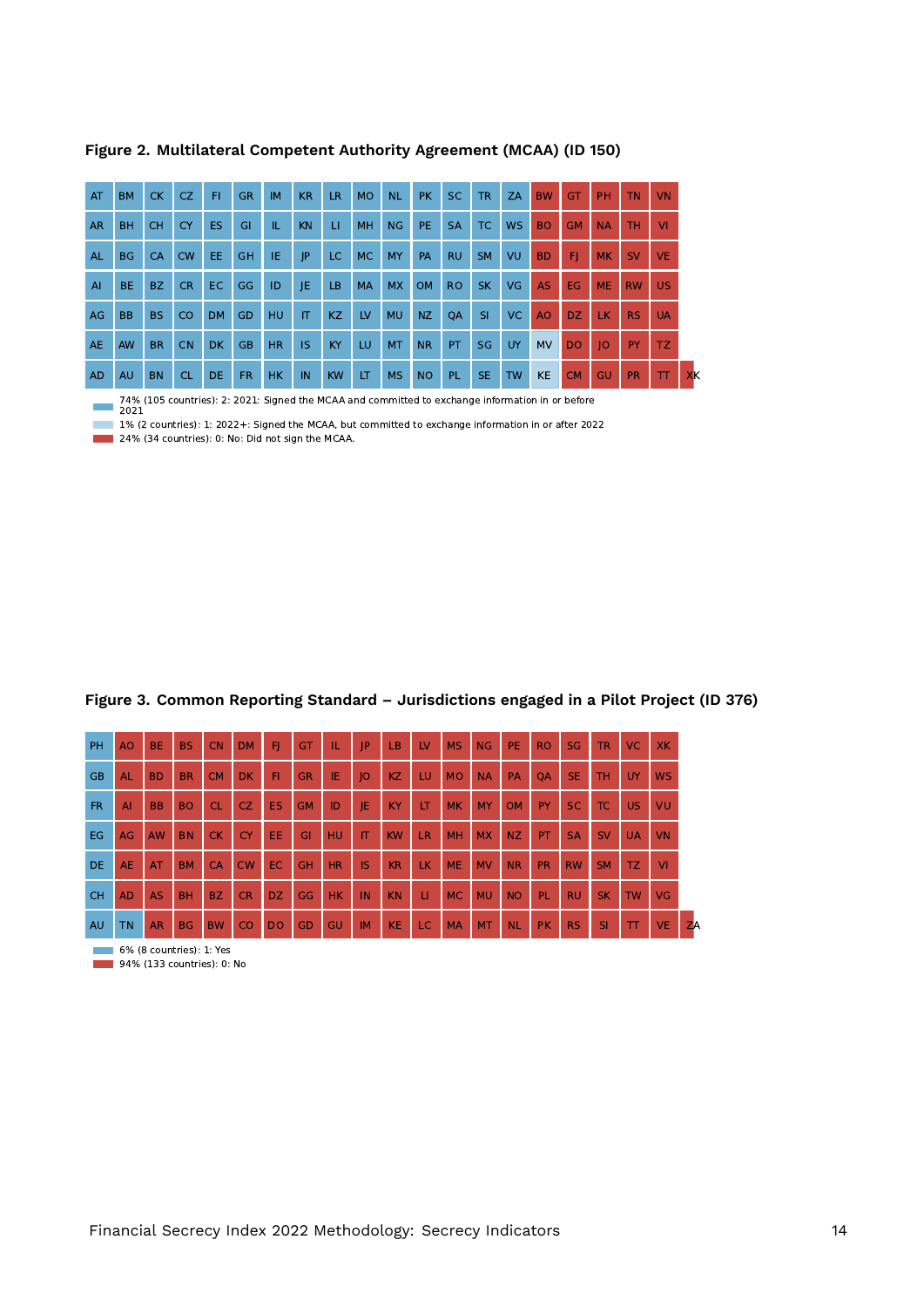#### **Figure 4. Common Reporting Standard – Refusal (ID 372)**

| DO.            | O         | <b>PY</b> | TZ.       | <b>AE</b> | <b>AW</b> | BZ        | <b>CW</b>       | FR.       | HK.       | IS.       | <b>KW</b>    | <b>MA</b> | <b>MY</b> | <b>PK</b> | SG.       | VU        | CZ.       | MT.       | SK.       |
|----------------|-----------|-----------|-----------|-----------|-----------|-----------|-----------------|-----------|-----------|-----------|--------------|-----------|-----------|-----------|-----------|-----------|-----------|-----------|-----------|
| CM             | GU        | <b>PR</b> | $\pi$     | XK        | <b>AU</b> | <b>BS</b> | CO <sub>1</sub> | FI.       | <b>GR</b> | IN        | KR           | LV        | <b>MX</b> | PA        | SE.       | VG.       | <b>CR</b> | LU.       | SI.       |
| <b>BW</b>      | GT        | <b>PH</b> | <b>TN</b> | <b>VN</b> | AT        | <b>BN</b> | CN.             | ES.       | GI        | <b>IM</b> | <b>KN</b>    | LT.       | <b>MV</b> | OM.       | <b>SA</b> | VC.       | BR.       | u.        | SC.       |
| <b>BO</b>      | <b>GM</b> | <b>NA</b> | <b>TH</b> | VI        | <b>AR</b> | <b>BM</b> | CL.             | EC.       | GH        | IL.       | <b>KE</b>    | <b>LR</b> | <b>MS</b> | NZ        | <b>RU</b> | <b>UY</b> | <b>BB</b> | KY.       | PL.       |
| <b>BD</b>      | FI.       | <b>MK</b> | <b>SV</b> | <b>VE</b> | <b>AL</b> | <b>BH</b> | <b>CK</b>       | DM        | GG        | ID        | $ $ $ $ $ $  | LC        | <b>MO</b> | <b>NR</b> | RO.       | <b>TR</b> | AD.       | <b>NB</b> | PE.       |
| <b>AS</b>      | EG        | <b>ME</b> | <b>RW</b> | <b>US</b> | AI        | BG -      | CH              | DK        | <b>GD</b> | <b>HU</b> | E            | LB        | <b>MH</b> | NO        | <b>QA</b> | TC        | <b>ZA</b> | EE.       | NL.       |
| A <sub>O</sub> | DZ.       | LK        | <b>RS</b> | <b>UA</b> | AG        | <b>BE</b> | <b>CA</b>       | <b>CY</b> | <b>GB</b> | HR        | $\mathsf{I}$ | <b>KZ</b> | MC        | NG        | <b>PT</b> | <b>SM</b> | <b>WS</b> | DE.       | <b>MU</b> |

372: \*CRS MCAA Refusal: Has the jurisdiction refused to engage in AEOI with any co-signatory of the MCAA even though that co-signatory complies with domestic law and confidentiality provisions?

24% (34 countries): -3: Not Applicable

62% (87 countries): -2: Unknown

**14% (20 countries): 0: No** 

| Figure 5. Common Reporting Standard - Voluntary Secrecy (ID 374) |
|------------------------------------------------------------------|
|------------------------------------------------------------------|

| D <sub>O</sub> | O         | PY        | <b>TW</b> | <b>XK</b> | <b>AR</b> | <b>CH</b>      | <b>CY</b> | FI.       | <b>HK</b> | IN.       | LC.       | <b>MU</b> | PA        | SC.       | <b>UY</b> | <b>BM</b> | <b>KW</b> | <b>NR</b> | VU        |                      |
|----------------|-----------|-----------|-----------|-----------|-----------|----------------|-----------|-----------|-----------|-----------|-----------|-----------|-----------|-----------|-----------|-----------|-----------|-----------|-----------|----------------------|
| <b>CM</b>      | GU        | <b>PR</b> | T         | VN        | <b>AL</b> | <b>CA</b>      | <b>CW</b> | <b>ES</b> | <b>GR</b> | <b>IM</b> | KZ.       | <b>MT</b> | NZ.       | <b>SA</b> | <b>TR</b> | <b>BH</b> | <b>KN</b> | <b>MV</b> | VG.       |                      |
| <b>BW</b>      | GT        | PH        | <b>TN</b> | VI        | AG        | <b>BR</b>      | <b>CR</b> | EE.       | GI        | Æ         | <b>KR</b> | <b>MC</b> | <b>NO</b> | <b>RU</b> | <b>SM</b> | <b>BG</b> | <b>GH</b> | <b>MS</b> | VC.       |                      |
| <b>BO</b>      | <b>GM</b> | <b>NA</b> | <b>TH</b> | <b>VE</b> | <b>AD</b> | BE.            | CO.       | EC.       | GG        | IE.       | JP        | LV        | <b>NL</b> | PT.       | <b>SK</b> | <b>AW</b> | <b>DM</b> | <b>MO</b> | TC.       |                      |
| <b>BD</b>      | FJ.       | <b>MK</b> | <b>SV</b> | US.       | <b>MA</b> | B <sub>B</sub> | <b>CN</b> | <b>DK</b> | GD        | ID        | JE        | LU        | <b>NG</b> | PL.       | <b>SI</b> | AI        | BZ.       | <b>MH</b> | <b>RO</b> |                      |
| <b>AS</b>      | EG        | <b>ME</b> | <b>RW</b> | UA        | LR.       | AU             | <b>CL</b> | <b>DE</b> | <b>GB</b> | <b>HU</b> | <b>IT</b> | LT        | <b>MY</b> | <b>PK</b> | <b>SG</b> | <b>AE</b> | <b>BS</b> | LB        | <b>OA</b> |                      |
| AO             | <b>DZ</b> | <b>LK</b> | <b>RS</b> | <b>TZ</b> | <b>KE</b> | AT             | CK        | CZ.       | FR.       | HR.       | <b>IS</b> | LI.       | MX        | PE.       | SE.       | <b>ZA</b> | <b>BN</b> | KY        | <b>OM</b> | <b>W<sub>S</sub></b> |

25% (35 countries): -3: Not Applicable

2% (3 countries): -2: Unknown

**53% (75 countries): 0: No** 

**20%** (28 countries): 1: Yes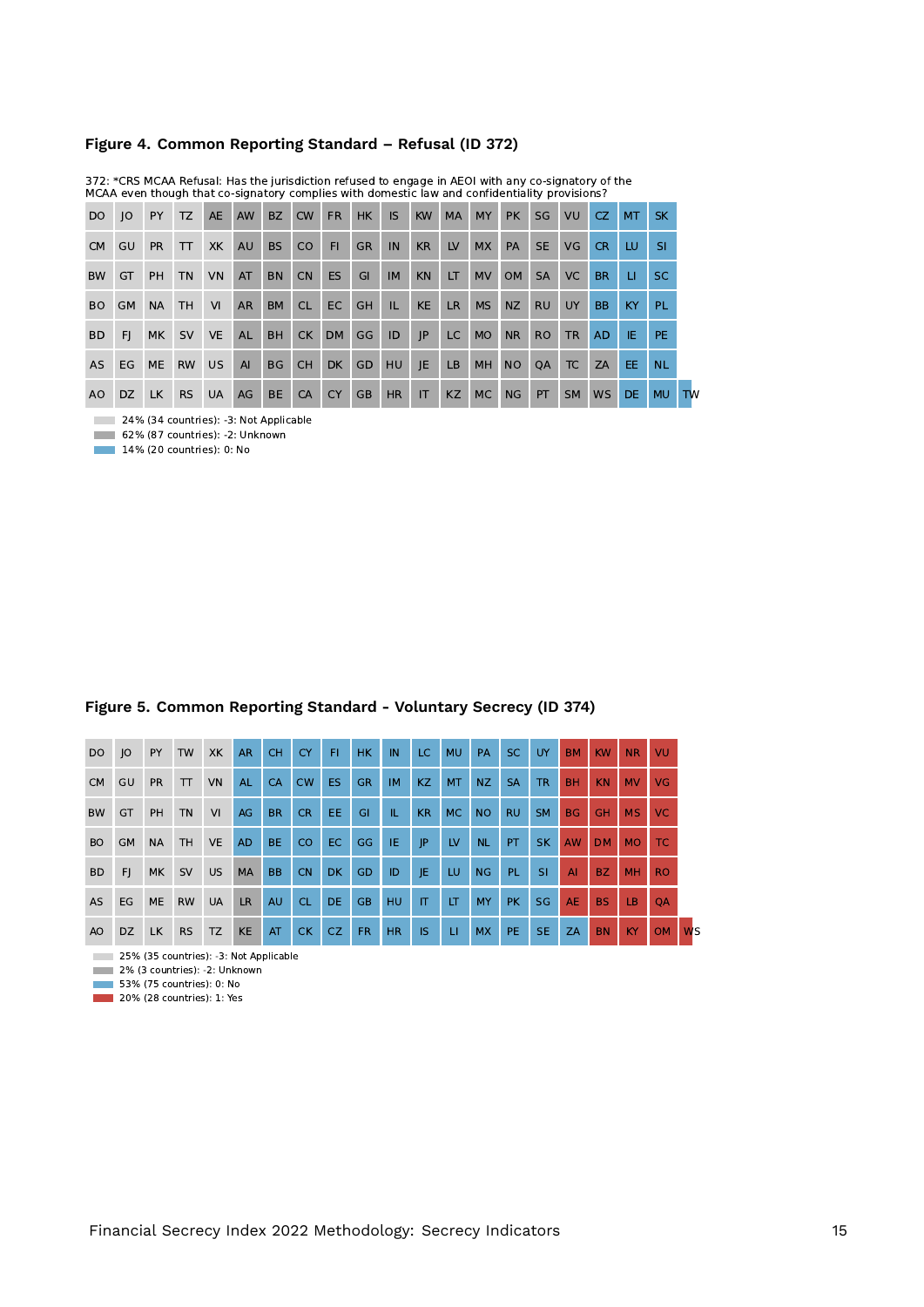| <b>AR</b>      | <b>BE</b> | <b>BW</b> | <b>CN</b> | DZ.       | GD        | GU        | IN        | <b>KN</b> | <b>LR</b> | MH        | <b>NA</b> | <b>PE</b> | RO.       | SG        | <b>TN</b> | VC.          | ZA        | IE.       | <b>TW</b> |
|----------------|-----------|-----------|-----------|-----------|-----------|-----------|-----------|-----------|-----------|-----------|-----------|-----------|-----------|-----------|-----------|--------------|-----------|-----------|-----------|
| A <sub>O</sub> | <b>BD</b> | <b>BS</b> | <b>CM</b> | <b>DO</b> | <b>GB</b> | GT        | <b>IM</b> | <b>KE</b> | <b>LK</b> | <b>ME</b> | <b>MY</b> | PA        | <b>OA</b> | <b>SE</b> | <b>TH</b> | <b>UY</b>    | <b>WS</b> | <b>FI</b> | PL.       |
| <b>AL</b>      | <b>BB</b> | <b>BO</b> | <b>CL</b> | <b>DM</b> | <b>FR</b> | <b>GR</b> | IL.       | JP.       | LC.       | MC        | <b>MX</b> | <b>OM</b> | PY        | <b>SC</b> | <b>TC</b> | <b>US</b>    | VU        | EE.       | <b>NL</b> |
| AI             | <b>AW</b> | <b>BN</b> | <b>CK</b> | <b>DK</b> | FI.       | <b>GM</b> | ID        | JO        | LB        | <b>MA</b> | <b>MV</b> | <b>NZ</b> | <b>PT</b> | <b>SA</b> | <b>SV</b> | <b>UA</b>    | <b>VN</b> | DE.       | <b>MU</b> |
| AG             | <b>AU</b> | <b>BM</b> | <b>CH</b> | <b>CY</b> | <b>ES</b> | GI        | <b>HU</b> | IE.       | <b>KZ</b> | LV        | <b>MS</b> | <b>NR</b> | <b>PR</b> | <b>RW</b> | <b>SM</b> | <b>TZ</b>    | VI        | CZ.       | <b>MT</b> |
| <b>AE</b>      | AT        | <b>BH</b> | CA        | <b>CW</b> | EG        | <b>GH</b> | <b>HR</b> | <b>IT</b> | <b>KW</b> | LU        | <b>MO</b> | <b>NO</b> | <b>PK</b> | <b>RU</b> | <b>SK</b> | $\mathsf{T}$ | VG        | <b>CR</b> | LI.       |
| XK             | <b>AS</b> | <b>BG</b> | <b>BZ</b> | <b>CO</b> | <b>EC</b> | GG        | <b>HK</b> | <b>IS</b> | <b>KR</b> | IT        | <b>MK</b> | <b>NG</b> | PH        | <b>RS</b> | <b>SI</b> | <b>TR</b>    | <b>VE</b> | <b>BR</b> | KY        |

**Figure 6. Common Reporting Standard - Additional Conditions (ID 377)**

1% (1 countries): -3: Not Applicable

89% (125 countries): -2: Unknown

10% (14 countries): 0: No 1% (1 countries): 1: Yes

| Figure 7. OECD's Model Mandatory Disclosure Rules (ID 566) |  |  |  |
|------------------------------------------------------------|--|--|--|
|                                                            |  |  |  |

| A <sub>O</sub> | <b>BM</b> | <b>CH</b> | DM        | GG        | ID        | JP        | LB        | <b>ME</b>    | <b>NA</b> | PE.       | <b>RU</b> | TC        | <b>UY</b>    | <b>WS</b>      | DE.       | <b>GR</b> | LV        | SE.       | <b>TW</b> |    |
|----------------|-----------|-----------|-----------|-----------|-----------|-----------|-----------|--------------|-----------|-----------|-----------|-----------|--------------|----------------|-----------|-----------|-----------|-----------|-----------|----|
| AL             | <b>BH</b> | CA        | <b>CW</b> | GD        | HK        | IO        | KZ        | MC           | <b>MY</b> | PA        | <b>RS</b> | <b>SV</b> | <b>UA</b>    | VU             | CZ.       | <b>GB</b> | LU.       | RO.       | <b>MU</b> |    |
| AI             | <b>BD</b> | <b>BZ</b> | CO        | F         | GU        | JE.       | <b>KY</b> | <b>MA</b>    | <b>MV</b> | <b>OM</b> | <b>OA</b> | <b>SM</b> | <b>TZ</b>    | VN             | <b>CY</b> | FR.       | LT        | PT.       | <b>CR</b> |    |
| AG             | <b>AW</b> | <b>BW</b> | <b>CN</b> | EG        | <b>GT</b> | IS.       | <b>KW</b> | <b>LR</b>    | <b>MS</b> | <b>NZ</b> | <b>PY</b> | SG        | $\mathbf{T}$ | V <sub>1</sub> | <b>BG</b> | FI.       | <b>IT</b> | PL.       | <b>BR</b> |    |
| <b>AE</b>      | AU        | <b>BS</b> | <b>CM</b> | EC.       | <b>GM</b> | IN        | KR        | <b>LK</b>    | <b>MO</b> | <b>NR</b> | <b>PR</b> | SC.       | <b>TR</b>    | VG             | BE.       | ES.       | IE.       | <b>NL</b> | <b>BB</b> |    |
| <b>AD</b>      | <b>AS</b> | <b>BO</b> | <b>CL</b> | DZ.       | GI        | <b>IM</b> | <b>KN</b> | $\mathbf{H}$ | <b>MK</b> | <b>NO</b> | <b>PK</b> | <b>SA</b> | <b>TN</b>    | <b>VE</b>      | AT        | EE.       | HU.       | <b>MX</b> | <b>SK</b> |    |
| <b>US</b>      | <b>AR</b> | <b>BN</b> | <b>CK</b> | <b>DO</b> | GH        | IL.       | KE        | LC.          | MH        | <b>NG</b> | PH        | <b>RW</b> | <b>TH</b>    | VC             | ZA        | <b>DK</b> | HR.       | <b>MT</b> | <b>SI</b> | XK |

1% (1 countries): -3: Not Applicable

74% (105 countries): -2: Unknown

21% (29 countries): 1: Yes

4% (6 countries): 0: No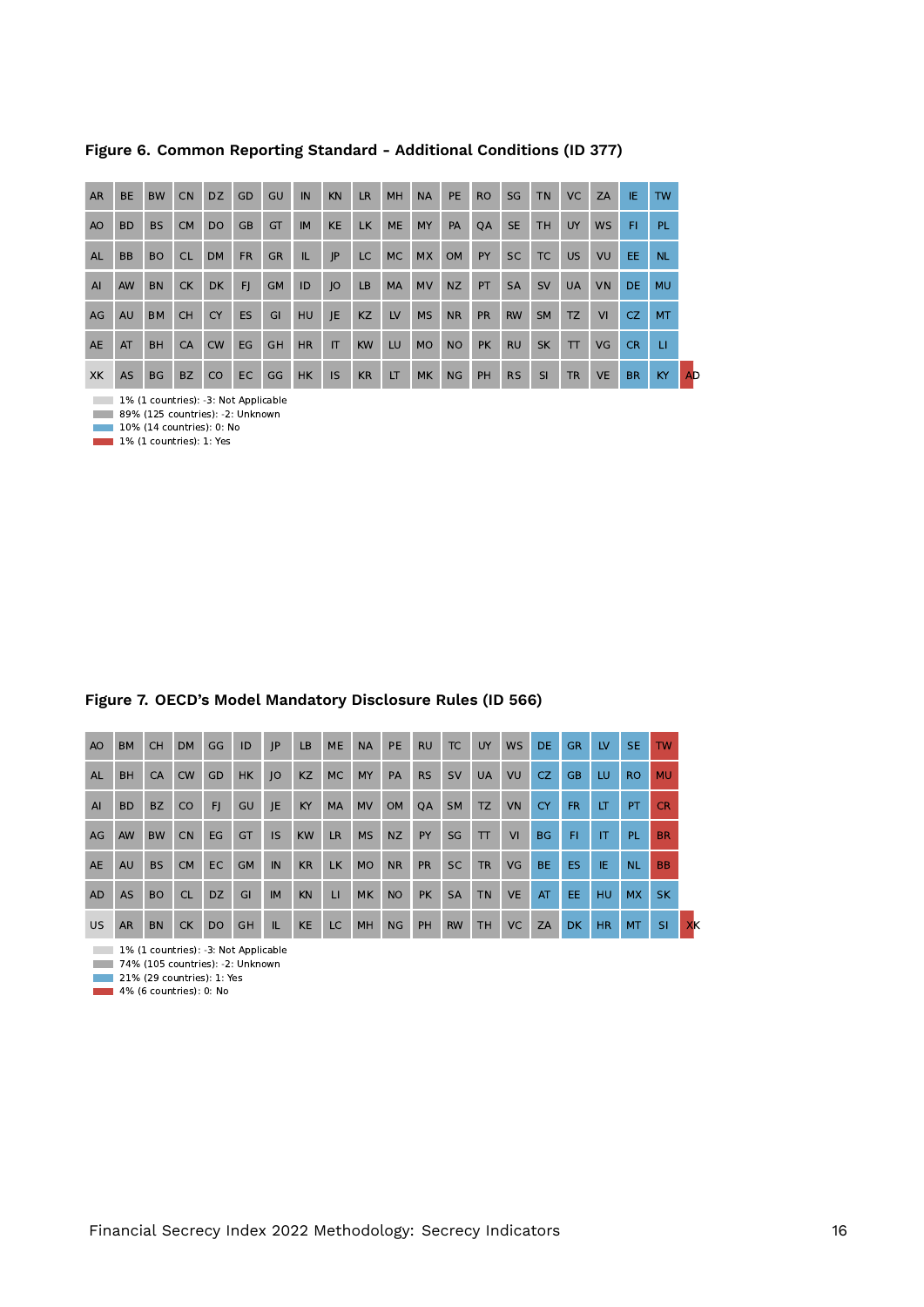| <b>DO</b> | O         | <b>NA</b> | <b>TH</b> | VI        | <b>AW</b> | <b>CA</b> | DK.       | <b>GH</b> | IT        | <b>KZ</b> | <b>MH</b> | <b>NR</b> | SG        | VU        | FL.       | CR        | т.        | PL.       | TC.       |           |
|-----------|-----------|-----------|-----------|-----------|-----------|-----------|-----------|-----------|-----------|-----------|-----------|-----------|-----------|-----------|-----------|-----------|-----------|-----------|-----------|-----------|
| <b>CM</b> | GU        | <b>MV</b> | <b>SV</b> | <b>VE</b> | <b>AL</b> | BZ        | <b>CY</b> | GG        | <b>IS</b> | <b>KY</b> | <b>MC</b> | <b>NO</b> | <b>SE</b> | VG        | EE.       | <b>CH</b> | HU.       | PE.       | <b>SK</b> |           |
| <b>BW</b> | GT        | MK.       | <b>RW</b> | US.       | AI        | <b>BS</b> | <b>CW</b> | GD        | IN        | <b>KW</b> | LU        | <b>NG</b> | <b>SA</b> | <b>VC</b> | BR.       | <b>BE</b> | HR        | <b>NL</b> | SC.       |           |
| <b>BO</b> | <b>GM</b> | <b>ME</b> | <b>RS</b> | <b>UA</b> | AG        | <b>BN</b> | <b>CO</b> | <b>GB</b> | <b>IM</b> | <b>KR</b> | <b>LT</b> | <b>MY</b> | <b>PK</b> | <b>UY</b> | <b>AU</b> | <b>BB</b> | HK.       | <b>MU</b> | <b>RU</b> |           |
| <b>BD</b> | FI.       | MA        | <b>PY</b> | TZ        | AE        | <b>BM</b> | <b>CN</b> | <b>FR</b> | ID        | <b>KN</b> | <b>LR</b> | <b>MX</b> | PA        | <b>TR</b> | AR.       | AT        | <b>DM</b> | <b>MT</b> | <b>RO</b> |           |
| AS.       | EG        | LK.       | <b>PR</b> | T         | <b>XK</b> | <b>BH</b> | <b>CL</b> | ES        | <b>GR</b> | P         | LC        | <b>MS</b> | <b>OM</b> | <b>SM</b> | ZA        | <b>AD</b> | DE.       | LV        | <b>OA</b> |           |
| AO.       | DZ.       | <b>KE</b> | PH        | <b>TN</b> | <b>VN</b> | <b>BG</b> | CK.       | EC        | GI        | JE.       | LB        | <b>MO</b> | NZ.       | <b>SI</b> | <b>WS</b> | IE.       | CZ.       | <b>LI</b> | PT.       | <b>TW</b> |

#### **Figure 8. Implementation of Wider-Wider approach (ID 567)**

26% (37 countries): -3: Not Applicable

50% (70 countries): -2: Unknown

4% (6 countries): 1: Yes

**20% (28 countries): 0: No** 

#### **Figure 9. Bitcoins within CRS scope (ID 568)**

| <b>AR</b>      | <b>BG</b> | <b>BZ</b> | CO        | <b>DO</b> | <b>FR</b> | <b>GR</b> | IE        | O         | <b>KZ</b> | <b>MA</b> | <b>MT</b> | <b>NO</b> | <b>PR</b> | <b>RW</b> | <b>TC</b> | <b>UY</b>    | <b>WS</b> | П         | <b>TW</b> |    |
|----------------|-----------|-----------|-----------|-----------|-----------|-----------|-----------|-----------|-----------|-----------|-----------|-----------|-----------|-----------|-----------|--------------|-----------|-----------|-----------|----|
| A <sub>O</sub> | <b>BE</b> | <b>BW</b> | <b>CN</b> | <b>DM</b> | FJ.       | <b>GM</b> | ID        | JE        | KY        | LV        | <b>MS</b> | <b>NG</b> | <b>PK</b> | <b>RU</b> | <b>SV</b> | <b>UA</b>    | VU.       | EE.       | <b>SI</b> |    |
| AL             | <b>BD</b> | <b>BS</b> | <b>CM</b> | <b>DK</b> | <b>FI</b> | GI        | <b>HU</b> | IT        | <b>KW</b> | LT.       | <b>MO</b> | <b>NA</b> | <b>PH</b> | <b>RS</b> | <b>SM</b> | TZ.          | <b>VN</b> | <b>CR</b> | <b>SC</b> |    |
| AI             | <b>AW</b> | <b>BO</b> | <b>CL</b> | DE.       | ES.       | GH        | <b>HR</b> | <b>IS</b> | KR        | LR.       | <b>MK</b> | <b>MY</b> | PA        | <b>RO</b> | <b>SK</b> | $\mathsf{T}$ | VI        | <b>BR</b> | <b>PL</b> |    |
| AG             | <b>AU</b> | <b>BN</b> | <b>CK</b> | CZ.       | EG        | GG        | HK        | IN        | <b>KN</b> | LK        | <b>MH</b> | <b>MX</b> | <b>OM</b> | <b>OA</b> | SG        | <b>TR</b>    | VG        | <b>BB</b> | <b>PE</b> |    |
| <b>AE</b>      | AT        | <b>BM</b> | <b>CH</b> | <b>CY</b> | EC.       | GD.       | GU        | <b>IM</b> | <b>KE</b> | LC.       | <b>ME</b> | <b>MV</b> | <b>NZ</b> | <b>PY</b> | <b>SE</b> | <b>TN</b>    | <b>VE</b> | <b>AD</b> | <b>NL</b> |    |
| <b>US</b>      | AS        | <b>BH</b> | <b>CA</b> | <b>CW</b> | DZ.       | <b>GB</b> | GT        | IL        | P         | LB        | MC        | <b>MU</b> | <b>NR</b> | PT        | <b>SA</b> | <b>TH</b>    | <b>VC</b> | ZA        | LU        | XK |

1% (1 countries): -3: Not Applicable

**89%** (126 countries): -2: Unknown

 $10\%$  (14 countries): 0: No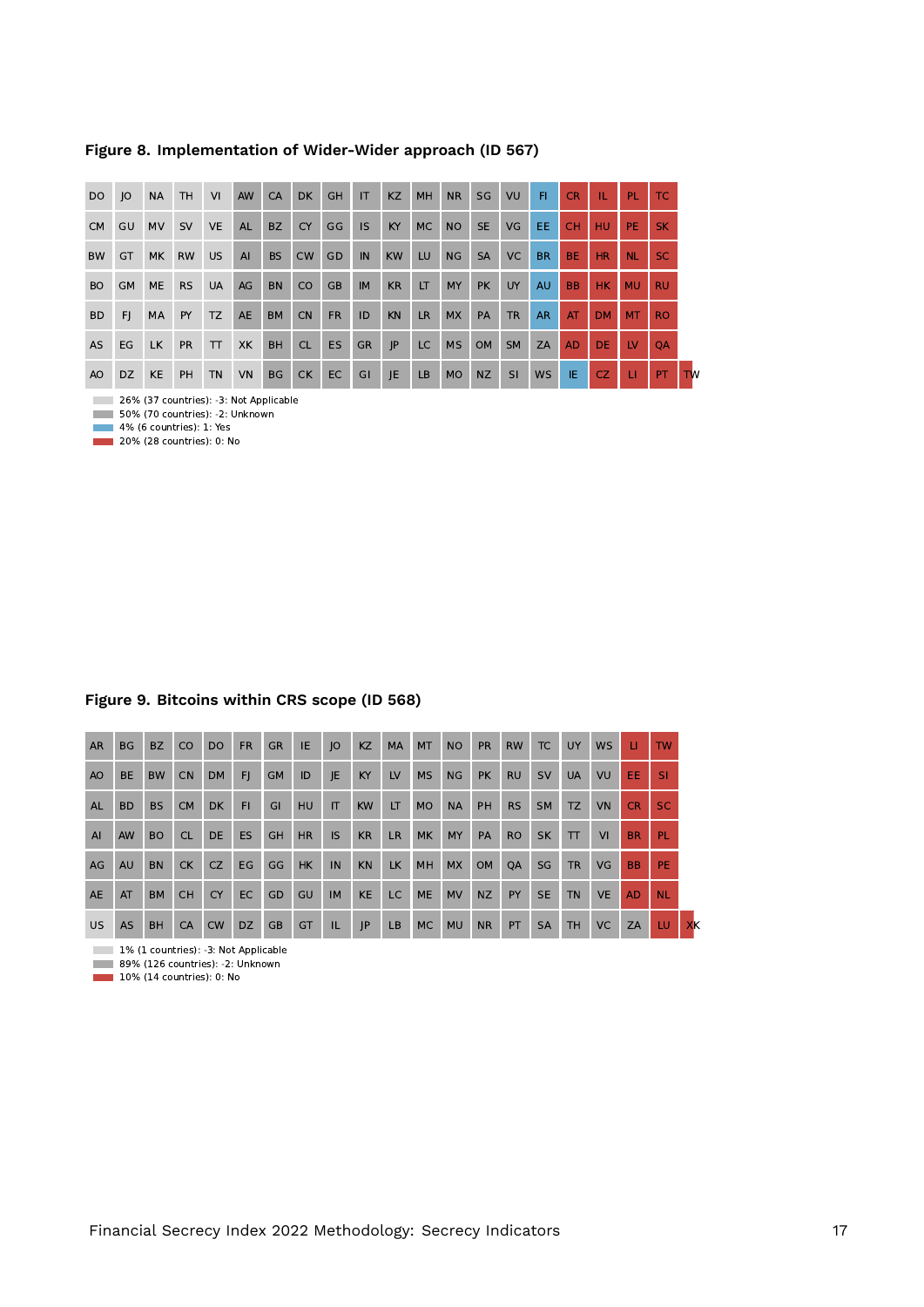| A <sub>O</sub> | <b>BG</b> | <b>BZ</b> | <b>CY</b> | F1        | GI        | ID        | JE.       | <b>KZ</b> | <b>MA</b> | MT        | <b>NR</b> | QA        | SG        | $\mathsf{T}$ | <b>VN</b> | CL        | LU.           | UY.       | <b>SI</b> |           |
|----------------|-----------|-----------|-----------|-----------|-----------|-----------|-----------|-----------|-----------|-----------|-----------|-----------|-----------|--------------|-----------|-----------|---------------|-----------|-----------|-----------|
| AL             | <b>BE</b> | <b>BW</b> | <b>CW</b> | <b>ES</b> | <b>GH</b> | <b>HU</b> | <b>IT</b> | <b>KW</b> | LV        | <b>MS</b> | <b>NO</b> | <b>PT</b> | <b>SE</b> | <b>TR</b>    | VI        | <b>BR</b> | <b>GT</b>     | <b>SV</b> | <b>SC</b> |           |
| AI             | <b>BD</b> | <b>BS</b> | <b>CN</b> | EG.       | GG        | HR        | IS.       | KR        | <b>IT</b> | MO.       | <b>NL</b> | <b>PR</b> | <b>SA</b> | <b>TN</b>    | VG        | AR.       | EC.           | <b>PY</b> | <b>MU</b> |           |
| AG             | <b>AW</b> | <b>BO</b> | CM.       | DZ.       | GD        | <b>HK</b> | IN        | <b>KN</b> | LR.       | <b>MK</b> | <b>NG</b> | <b>PK</b> | <b>RW</b> | TH.          | <b>VE</b> | ZA        | <b>DO</b>     | PL.       | u         |           |
| <b>AE</b>      | <b>AU</b> | <b>BN</b> | CK        | <b>DM</b> | <b>GB</b> | GU        | <b>IM</b> | <b>KE</b> | <b>LK</b> | <b>MH</b> | <b>NA</b> | <b>PH</b> | <b>RU</b> | <b>TC</b>    | <b>VC</b> | XK        | CZ.           | PE.       | <b>KY</b> |           |
| <b>AD</b>      | AT        | <b>BM</b> | <b>CH</b> | DK.       | <b>FR</b> | <b>GR</b> | IL.       | P         | LC        | <b>ME</b> | <b>MY</b> | <b>OM</b> | <b>RS</b> | <b>SM</b>    | <b>UA</b> | <b>WS</b> | CR.           | PA        | EE        |           |
| US.            | <b>AS</b> | <b>BH</b> | CA        | DE.       | F         | <b>GM</b> | IE.       | IO        | <b>LB</b> | <b>MC</b> | <b>MV</b> | <b>NZ</b> | RO.       | <b>SK</b>    | <b>TZ</b> | VU        | <sub>CO</sub> | <b>MX</b> | <b>BB</b> | <b>TW</b> |

#### **Figure 10. Signed on Punta del Este Declaration (ID 569)**

1% (1 countries): -3: Not Applicable

82% (115 countries): -2: Unknown

12% (17 countries): 1: Yes 6% (8 countries): 0: No

Financial Secrecy Index 2022 Methodology: Secrecy Indicators 18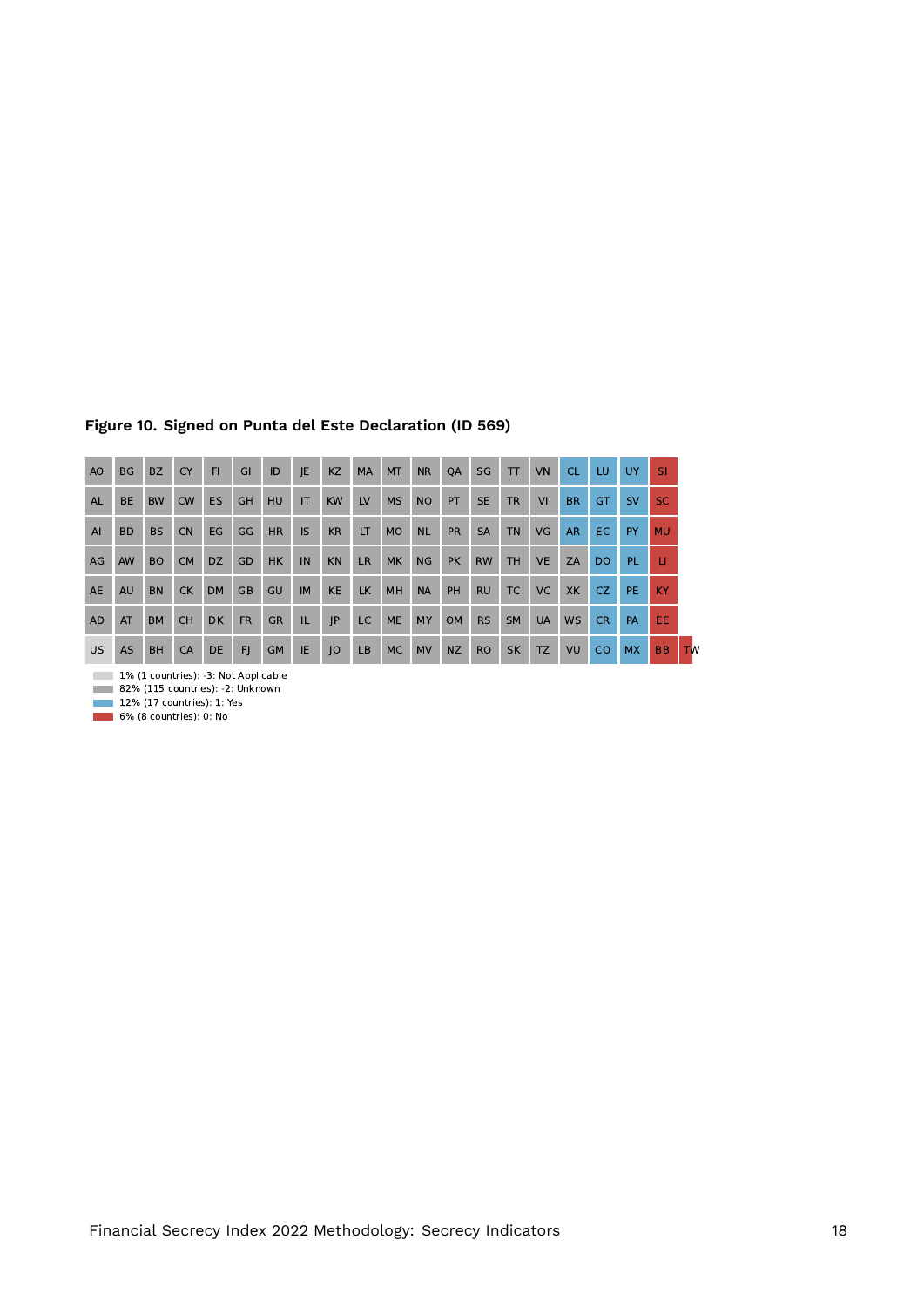| <b>Secrecy score</b>   |     | <b>ISO2: Country Name</b> | <b>Secrecy score</b>       |     | <b>ISO2: Country Name</b>      |
|------------------------|-----|---------------------------|----------------------------|-----|--------------------------------|
| 25                     | AD: | Andorra                   | 36                         | KW: | Kuwait                         |
| 25                     | AE: | United Arab Emirates      | 26                         | KY: | Cayman Islands                 |
| 15<br>-9               |     | AG: Antigua and Barbuda   | 21                         | KZ: | Kazakhstan                     |
| 33                     | Al: | Anguilla                  | 29                         | LB: | Lebanon                        |
| 19                     | AL: | Albania                   | 13<br>m.                   | LC: | St. Lucia                      |
| 100                    |     | AO: Angola                | 3                          | LI: | Liechtenstein                  |
| 0                      | AR: | Argentina                 | 100                        | LK: | Sri Lanka                      |
| 100                    | AS: | American Samoa            | 50                         | LR: | Liberia                        |
| 0                      | AT: | Austria                   | $\mathbf 0$                | LT: | Lithuania                      |
| 0                      | AU: | Australia                 | 0                          | LU: | Luxembourg                     |
| 39                     |     | AW: Aruba                 | 0                          | LV: | Latvia                         |
| 18                     | BB: | <b>Barbados</b>           | 50                         | MA: | Morocco                        |
| 100                    | BD: | Bangladesh                | 18                         | MC: | Monaco                         |
| 0                      | BE: | <b>Belgium</b>            | 100                        |     |                                |
| 14<br>▄                | BG: | <b>Bulgaria</b>           |                            | ME: | Montenegro                     |
| 30                     | BH: | <b>Bahrain</b>            | 32                         | MH. | Marshall Islands               |
| 29                     | BM: | Bermuda                   | 100                        | MK. | North Macedonia                |
| 35                     |     |                           | 39                         |     | MO: Macao                      |
|                        | BN. | Brunei                    | 30                         | MS: | Montserrat                     |
| 100                    | BO. | <b>Bolivia</b>            | $\mathbf 0$                | MT: | Malta                          |
| 0                      | BR: | Brazil                    | 5                          |     | MU: Mauritius                  |
| 35                     | BS: | <b>Bahamas</b>            | 75                         | MV: | Maldives                       |
| 100                    | BW: | Botswana                  | 0                          | MX: | Mexico                         |
| 38                     | BZ: | <b>Belize</b>             | $\overline{4}$             | MY: | Malaysia                       |
| 13                     | CA: | Canada                    | 100                        | NA: | Namibia                        |
|                        | CH: | Switzerland               | 10                         |     | NG: Nigeria                    |
|                        | CK: | Cook Islands              | 0                          | NL: | Netherlands                    |
|                        | CL: | Chile                     |                            |     |                                |
| 0<br>100               |     | CM: Cameroon              | 1                          | NO: | Norway                         |
| 3                      |     | CN: China                 | 26                         | NR: | Nauru                          |
| 0                      | CO: | Colombia                  | 1                          | NZ: | New Zealand                    |
| 7                      | CR: | Costa Rica                | 40                         |     | OM: Oman                       |
|                        |     |                           | 7                          | PA: | Panama                         |
| 20                     |     | CW: Curacao               | 15                         | PE: | Peru                           |
|                        | CY: | Cyprus                    | 50                         | PH: | Philippines                    |
|                        | CZ: | Czechia                   | 10                         | PK: | Pakistan                       |
| 0                      | DE: | Germany                   | $\mathbf 0$                | PL: | Poland                         |
| 0                      | DK: | Denmark                   | 100                        | PR: | Puerto Rico                    |
| 30                     |     | DM: Dominica              | 0                          | PT: | Portugal                       |
| 100                    | DO: | Dominican Republic        | 100                        |     |                                |
| 100                    | DZ: | Algeria                   |                            | PY: | Paraguay                       |
| 9                      | EC: | Ecuador                   | 32                         | QA: | Qatar                          |
| 0                      | EE: | Estonia                   | 23                         | RO: | Romania                        |
| 50                     | EG: | Egypt                     | 100                        | RS: | Serbia                         |
|                        | ES: | Spain                     | 9                          | RU: | Russia                         |
|                        | FI: | Finland                   | 100                        |     | RW: Rwanda                     |
| 100                    | FJ: | Fiji                      | 4                          | SA: | Saudi Arabia                   |
|                        | FR: | France                    | 11                         | SC: | Seychelles                     |
|                        |     |                           | 0                          | SE: | Sweden                         |
|                        |     | GB: United Kingdom        | 3                          | SG: | Singapore                      |
| 18                     |     | GD: Grenada               | 0                          | SI: | Slovenia                       |
|                        |     | GG: Guernsey              | 0                          | SK: | Slovakia                       |
| 32                     | GH. | Ghana                     | 3                          | SM: | San Marino                     |
|                        | GI. | Gibraltar                 |                            |     |                                |
| 100                    |     | GM: Gambia                | 100                        | SV: | El Salvador                    |
|                        | GR: | Greece                    | 33                         | TC: | Turks and Caicos Islands       |
| 100                    | GT: | Guatemala                 | 100                        | TH: | Thailand                       |
| 100                    | GU: | Guam                      | 50                         | TN: | Tunisia                        |
| 11<br>a C              | HK: | Hong Kong                 | 10                         | TR: | Turkey                         |
|                        | HR: | Croatia                   | 100                        | TT: | Trinidad and Tobago            |
|                        | HU: | Hungary                   | 49                         |     | TW: Taiwan                     |
|                        | ID: | Indonesia                 | 100                        | TZ: | Tanzania                       |
|                        | IE: | Ireland                   | 100                        | UA: | Ukraine                        |
|                        |     |                           | 100                        | US: | <b>United States</b>           |
| 18<br>$\equiv$         | IL: | Israel                    | 0                          | UY: | Uruguay                        |
|                        | IM: | Isle of Man               |                            |     |                                |
|                        | IN: | India                     | 30                         | VC: | St. Vincent and the Grenadines |
|                        | IS: | Iceland                   | $100 -$                    | VE: | Venezuela                      |
|                        | IT: | Italy                     | 32                         | VG: | British Virgin Islands         |
|                        | JE: | Jersey                    | 100                        | VI: | US Virgin Islands              |
| 100                    | JO: | Jordan                    | 100                        | VN: | Vietnam                        |
|                        | jp: | Japan                     | 30                         |     | VU: Vanuatu                    |
| 75                     | KE: | Kenya                     | 29                         |     | WS: Samoa                      |
| 31                     | KN: | St. Kitts and Nevis       | 100                        | XK: | Kosovo                         |
|                        | KR: | South Korea               | $\mathbf{1}$               | ZA: | South Africa                   |
|                        |     |                           |                            |     |                                |
|                        |     |                           |                            |     |                                |
|                        |     |                           |                            |     |                                |
| Moderately Secretive < |     | $25$ to $< 50$            | <b>Secrecy Score</b><br>O. |     | > Extremely Secretive          |

## **Figure 11. Automatic Information Exchange: Secrecy Scores**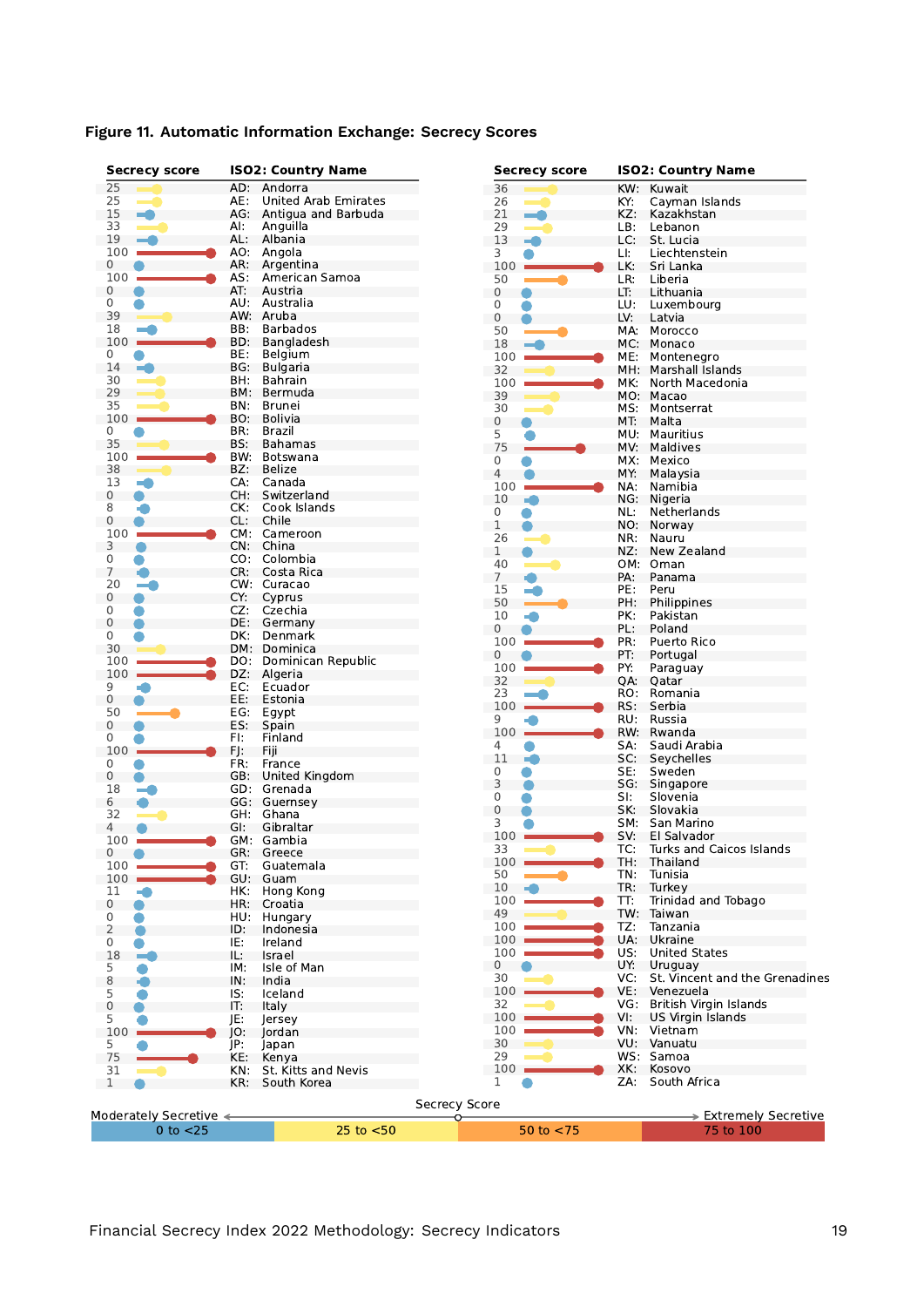<span id="page-19-13"></span>

- <span id="page-19-0"></span>[1.](#page-0-1) OECD. *Multilateral Competent Authority Agreement On Automatic Exchange Of Financial Account Information*. 2014. URL: [http : / / www . oecd . org / ctp / exchange - of - tax - information / multilateral](http://www.oecd.org/ctp/exchange-of-tax-information/multilateral-competent-authority-agreement.pdf)  [competent-authority-agreement.pdf](http://www.oecd.org/ctp/exchange-of-tax-information/multilateral-competent-authority-agreement.pdf) (visited on 01/04/2022).
- <span id="page-19-1"></span>[2.](#page-0-2) OECD. *Standard for Automatic Exchange of Financial Account Information in Tax Matters. Including Commentaries.* OECD Publishing, July 2014. URL: [https://read.oecd-ilibrary.org/taxation/standard-for](https://read.oecd-ilibrary.org/taxation/standard-for-automatic-exchange-of-financial-account-information-for-tax-matters_9789264216525-en)[automatic-exchange-of-financial-account-information-for-tax-matters\\_9789264216525-en](https://read.oecd-ilibrary.org/taxation/standard-for-automatic-exchange-of-financial-account-information-for-tax-matters_9789264216525-en) (visited on 02/05/2022).
- <span id="page-19-10"></span><span id="page-19-2"></span>[3.](#page-0-3) OECD. *Signatories of the Multilateral Competent Authority Agreement on Automatic Exchange of Financial Account Information and Intended First Information Exchange Date - Status as of November 2021*. 2021. URL: [http://www.oecd.org/tax/automatic-exchange/international-framework-for-the](http://www.oecd.org/tax/automatic-exchange/international-framework-for-the-crs/crs-mcaa-signatories.pdf)[crs/crs-mcaa-signatories.pdf](http://www.oecd.org/tax/automatic-exchange/international-framework-for-the-crs/crs-mcaa-signatories.pdf) (visited on 01/04/2022).
- <span id="page-19-3"></span>[4.](#page-2-0) Global Forum on Transparency and Exchange of Information for Tax Purposes. *Tax Transparency 2016. Report on Progress*. 2016. URL: <www.oecd.org/tax/transparency/GF-annual-report-2016.pdf> (visited on 01/04/2022).
- <span id="page-19-4"></span>[5.](#page-3-0) OECD. *Activated Exchange Relationships for CRS Information*. URL: [https://www.oecd.org/tax/automatic- exchange/international- framework- for- the- crs/exchange](https://www.oecd.org/tax/automatic-exchange/international-framework-for-the-crs/exchange-relationships/)[relationships/](https://www.oecd.org/tax/automatic-exchange/international-framework-for-the-crs/exchange-relationships/) (visited on 01/04/2022).
- <span id="page-19-5"></span>[6.](#page-4-0) Tax Justice Network. *Secrecy Indicator 12: Consistent Personal Income Tax*. Tax Justice Network, 2022. URL: <https://fsi.taxjustice.net/fsi2022/KFSI-12.pdf>.
- <span id="page-19-6"></span>[7.](#page-4-1) OECD. *The 2019 AEOI Implementation Report*. Global Forum, 2019. URL: [https://www.oecd.org/tax/](https://www.oecd.org/tax/transparency/aeoi-implementation-report-2019.pdf) [transparency/aeoi-implementation-report-2019.pdf](https://www.oecd.org/tax/transparency/aeoi-implementation-report-2019.pdf) (visited on 02/04/2022), p.3, Footnote 2.
- <span id="page-19-11"></span><span id="page-19-7"></span>[8.](#page-4-2) OECD. *Peer Review of the Automatic Exchange of Financial Account Information 2021*. Text. OECD Publishing, 2021. URL: [https://www.oecd- ilibrary.org/taxation/peer- review- of- the- automatic](https://www.oecd-ilibrary.org/taxation/peer-review-of-the-automatic-exchange-of-financial-account-information-2021_90bac5f5-en)[exchange-of-financial-account-information-2021\\_90bac5f5-en](https://www.oecd-ilibrary.org/taxation/peer-review-of-the-automatic-exchange-of-financial-account-information-2021_90bac5f5-en) (visited on 06/05/2022).
- <span id="page-19-8"></span>[9.](#page-5-0) OECD. *OECD Seeks Input on New Tax Transparency Framework for Crypto-Assets and Amendments to the Common Reporting Standard - OECD.* URL: https://www.oecd.org/ctp/exchange-of-tax[information/oecd- seeks- input- on- new- tax- transparency- framework- for- crypto- assets- and](https://www.oecd.org/ctp/exchange-of-tax-information/oecd-seeks-input-on-new-tax-transparency-framework-for-crypto-assets-and-amendments-to-the-common-reporting-standard.htm)[amendments-to-the-common-reporting-standard.htm](https://www.oecd.org/ctp/exchange-of-tax-information/oecd-seeks-input-on-new-tax-transparency-framework-for-crypto-assets-and-amendments-to-the-common-reporting-standard.htm) (visited on 04/04/2022).
- <span id="page-19-12"></span><span id="page-19-9"></span>[10.](#page-5-1) Andres Knobel and Markus Meinzer. *"The End of Bank Secrecy"? Bridging the Gap to Effective Automatic Information Exchange - An Evaluation of OECD's Common Reporting Standard (CRS) and Its*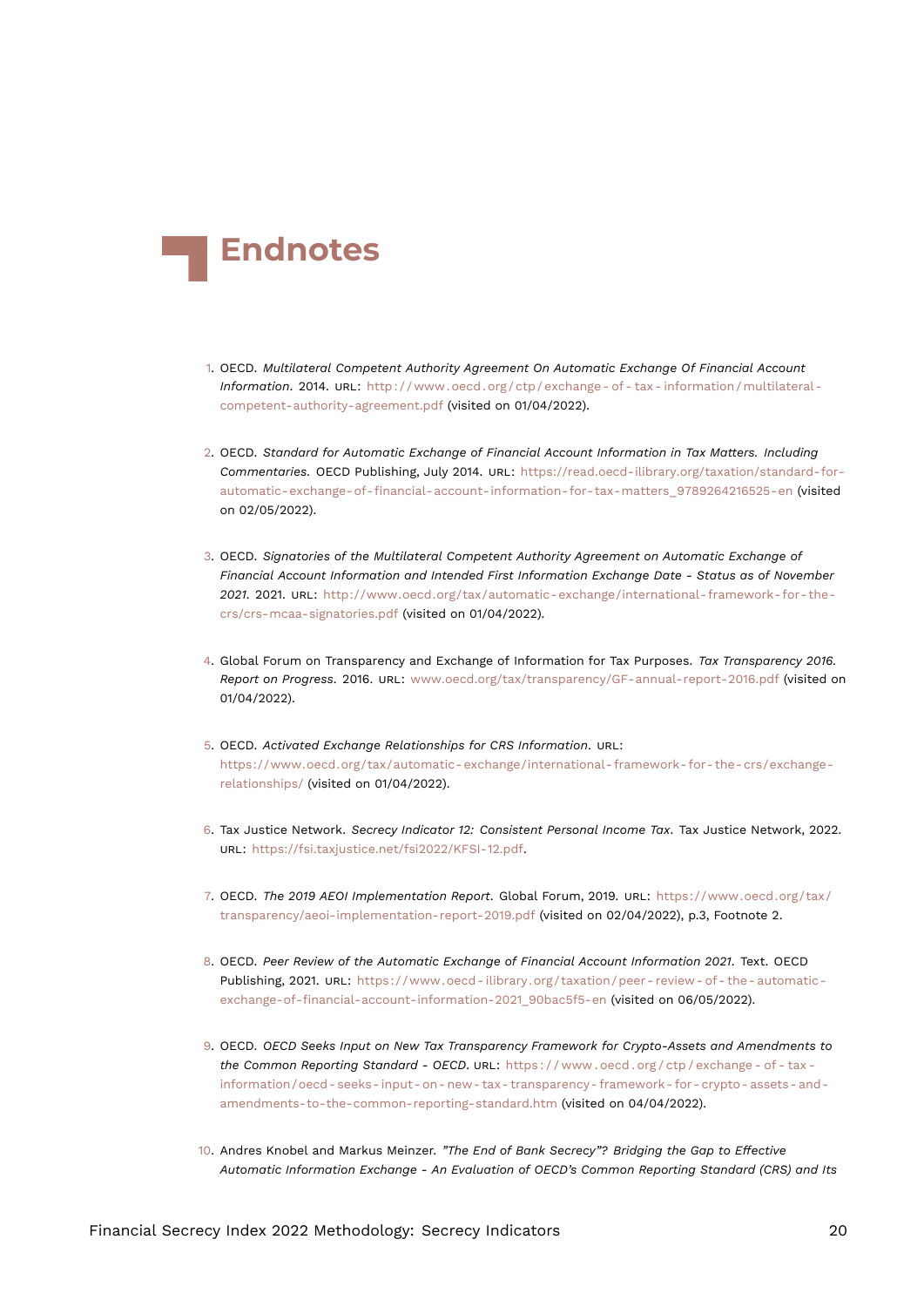<span id="page-20-7"></span>*Alternatives*. Tax Justice Network, Nov. 2014. URL: [http : / / www . taxjustice . net / wp](http://www.taxjustice.net/wp-content/uploads/2013/04/TJN-141124-CRS-AIE-End-of-Banking-Secrecy.pdf)  [content/uploads/2013/04/TJN-141124-CRS-AIE-End-of-Banking-Secrecy.pdf](http://www.taxjustice.net/wp-content/uploads/2013/04/TJN-141124-CRS-AIE-End-of-Banking-Secrecy.pdf) (visited on 04/05/2022), See #34.

- <span id="page-20-0"></span>[11.](#page-5-2) Andres Knobel. *The Use of Banking Information to Tackle Corruption and Money Laundering: A Low-Hanging Fruit the OECD Refuses to Harvest*. Apr. 2019. URL: [https://www.taxjustice.net/2019/04/30/](https://www.taxjustice.net/2019/04/30/the-use-of-banking-information-to-tackle-corruption-and-money-laundering-a-low-hanging-fruit-the-oecd-refuses-to-harvest/) [the-use-of-banking-information-to-tackle-corruption-and-money-laundering-a-low-hanging-fruit](https://www.taxjustice.net/2019/04/30/the-use-of-banking-information-to-tackle-corruption-and-money-laundering-a-low-hanging-fruit-the-oecd-refuses-to-harvest/)[the-oecd-refuses-to-harvest/](https://www.taxjustice.net/2019/04/30/the-use-of-banking-information-to-tackle-corruption-and-money-laundering-a-low-hanging-fruit-the-oecd-refuses-to-harvest/) (visited on 02/04/2022).
- <span id="page-20-1"></span>[12.](#page-5-3) It is important to stress, however, that the practical effect of a country unilaterally including a provision to allow uses beyond tax purposes on its domestic legislation is not the same as the Punta Del Leste declaration, as it is not necessarily envisioned to be reciprocal. We are, nonetheless, still rewarding the countries which allow non-tax uses under their domestic legislation.
- <span id="page-20-2"></span>[13.](#page-5-4) OECD. *Model Mandatory Disclosure Rules for CRS Avoidance Arrangements and Opaque Offshore Structures*. Sept. 2018. URL: [http : / / www . oecd . org / tax / exchange - of - tax - information / model](http://www.oecd.org/tax/exchange-of-tax-information/model-mandatory-disclosure-rules-for-crs-avoidance-arrangements-and-opaque-offshore-structures.pdf)  [mandatory-disclosure-rules-for-crs-avoidance-arrangements-and-opaque-offshore-structures.pdf](http://www.oecd.org/tax/exchange-of-tax-information/model-mandatory-disclosure-rules-for-crs-avoidance-arrangements-and-opaque-offshore-structures.pdf) (visited on 01/04/2022).
- <span id="page-20-3"></span>[14.](#page-5-5) Andres Knobel. *OECD Rules vs CRS Avoidance Strategies: Not Bad, but Short of Teeth and Too Dependent on Good Faith*. Mar. 2018. URL: [https://www.taxjustice.net/2018/03/27/oecd-rules-vs-crs](https://www.taxjustice.net/2018/03/27/oecd-rules-vs-crs-avoidance-strategies-not-bad-but-short-of-teeth-and-too-dependent-on-good-faith/)[avoidance-strategies-not-bad-but-short-of-teeth-and-too-dependent-on-good-faith/](https://www.taxjustice.net/2018/03/27/oecd-rules-vs-crs-avoidance-strategies-not-bad-but-short-of-teeth-and-too-dependent-on-good-faith/) (visited on 04/05/2022).
- <span id="page-20-4"></span>[15.](#page-5-6) Council of the European Union. *Council Directive (EU) 2018/822 of 25 May 2018 Amending Directive 2011/16/EU as Regards Mandatory Automatic Exchange of Information in the Field of Taxation in Relation to Reportable Cross-Border Arrangements*. May 2018. URL: <http://data.europa.eu/eli/dir/2018/822/oj/eng> (visited on 01/04/2022).
- <span id="page-20-5"></span>[16.](#page-6-0) OECD. *CRS by Jurisdiction - Organisation for Economic Co-operation and Development*. URL: [https :](https://www.oecd.org/tax/automatic-exchange/crs-implementation-and-assistance/crs-by-jurisdiction/) [//www.oecd.org/tax/automatic-exchange/crs-implementation-and-assistance/crs-by-jurisdiction/](https://www.oecd.org/tax/automatic-exchange/crs-implementation-and-assistance/crs-by-jurisdiction/) (visited on 01/04/2022).

<span id="page-20-6"></span>[17.](#page-6-1) Andres Knobel and Markus Meinzer. *Delivering a Level Playing Field for Offshore Bank Accounts. What the New OECD/Global Forum Peer Reviews on Automatic Information Exchange Must Not Miss*. Mar. 2017. URL: [www.taxjustice.net/wp-content/uploads/2013/04/TJN\\_AIE\\_ToR\\_Mar-1-2017.pdf](www.taxjustice.net/wp-content/uploads/2013/04/TJN_AIE_ToR_Mar-1-2017.pdf) (visited on 07/05/2022); Andres Knobel. *How to Assess the Effectiveness of Automatic Exchange of Banking Information?* Dec. 2018. URL: https://www.taxiustice.net/2018/12/20/how-to-assess-the[effectiveness - of - automatic - exchange - of - banking - information/](https://www.taxjustice.net/2018/12/20/how-to-assess-the-effectiveness-of-automatic-exchange-of-banking-information/) (visited on 03/05/2022); Andres Knobel. *Statistics on Automatic Exchange of Banking Information and the Right to Hold Authorities (and Banks) to Account*. 2019. URL:

[https://www.taxjustice.net/2019/06/21/statistics-on-automatic-exchange-of-banking-information](https://www.taxjustice.net/2019/06/21/statistics-on-automatic-exchange-of-banking-information-and-the-right-to-hold-authorities-and-banks-to-account/)[and-the-right-to-hold-authorities-and-banks-to-account/](https://www.taxjustice.net/2019/06/21/statistics-on-automatic-exchange-of-banking-information-and-the-right-to-hold-authorities-and-banks-to-account/) (visited on 07/05/2022); Andres Knobel. *Isle of Man Banking Data Leak Reveals How Sharing Data Can Identify Offshore Strategies and Improve Beneficial Ownership*. Sept. 2021. URL:

[https://taxjustice.net/2021/09/29/isle-of-man-banking-data-leak-reveals-how-sharing-banking](https://taxjustice.net/2021/09/29/isle-of-man-banking-data-leak-reveals-how-sharing-banking-data-can-identify-offshore-strategies-and-improve-beneficial-ownership-transparency/)[data-can-identify-offshore-strategies-and-improve-beneficial-ownership-transparency/](https://taxjustice.net/2021/09/29/isle-of-man-banking-data-leak-reveals-how-sharing-banking-data-can-identify-offshore-strategies-and-improve-beneficial-ownership-transparency/) (visited on 04/04/2022); Andres Knobel. *Penguins Hold Millions in Australian Banks: Revealing Trends from Australian and German Banking Statistics*. Dec. 2021. URL: [https://taxjustice.net/2021/12/14/penguins](https://taxjustice.net/2021/12/14/penguins-hold-millions-in-australian-banks-revealing-trends-from-australian-and-german-banking-statistics/)[hold-millions-in-australian-banks-revealing-trends-from-australian-and-german-banking-statistics/](https://taxjustice.net/2021/12/14/penguins-hold-millions-in-australian-banks-revealing-trends-from-australian-and-german-banking-statistics/) (visited on 30/03/2022).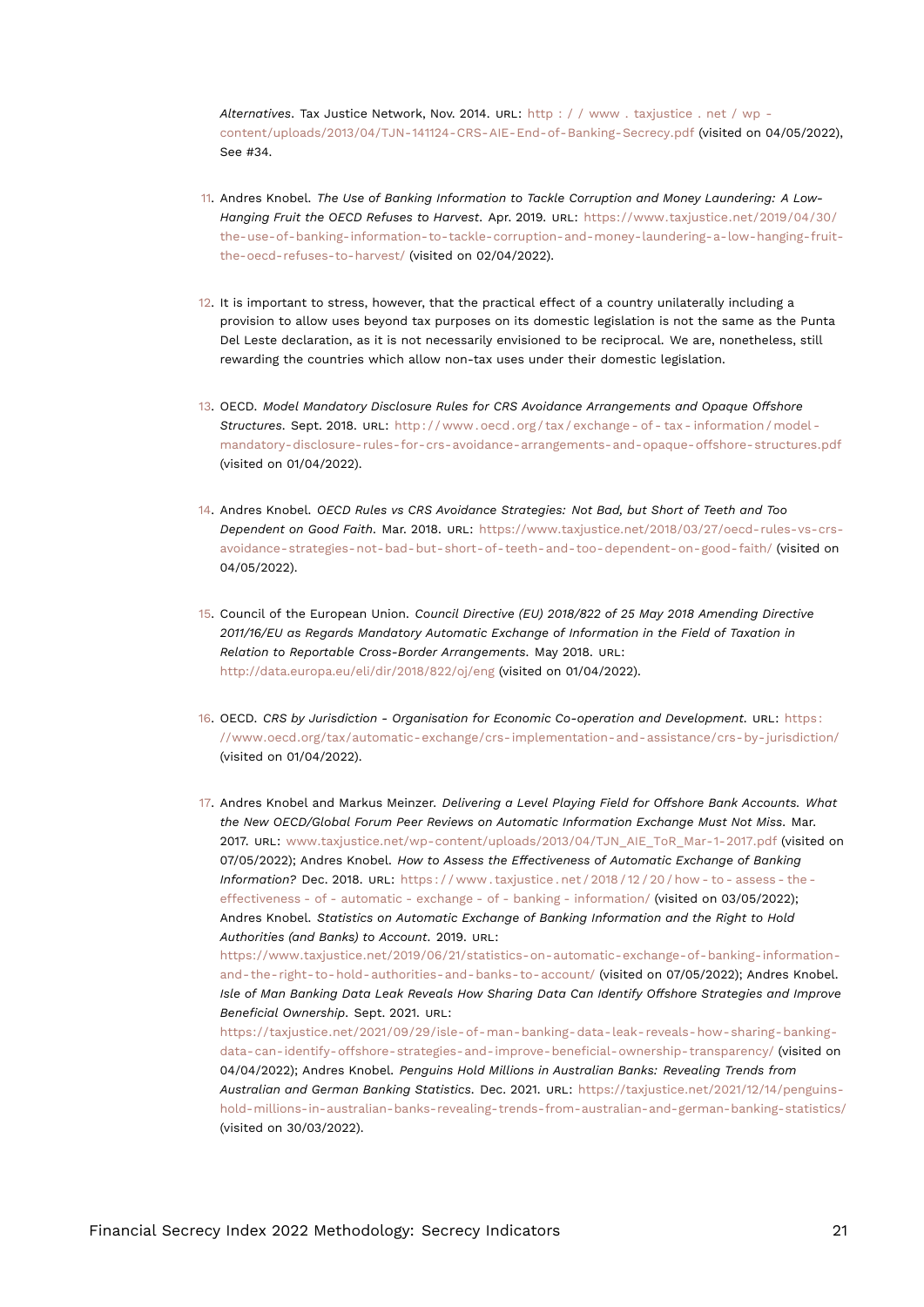- <span id="page-21-13"></span><span id="page-21-0"></span>[18.](#page-6-2) Global Forum on Transparency and Exchange of Information for Tax Purposes. *Automatic Exchange of Information: A Roadmap for Developing Country Participation*. Aug. 2014. URL: [http://www.oecd.org/](http://www.oecd.org/ctp/exchange-of-tax-information/global-forum-AEOI-roadmap-for-developing-countries.pdf) [ctp/exchange-of-tax-information/global-forum-AEOI-roadmap-for-developing-countries.pdf](http://www.oecd.org/ctp/exchange-of-tax-information/global-forum-AEOI-roadmap-for-developing-countries.pdf) (visited on 03/05/2022).
- <span id="page-21-1"></span>[19.](#page-6-3) OECD, *[Signatories of the Multilateral Competent Authority Agreement on Automatic Exchange of](#page-19-10) [Financial Account Information and Intended First Information Exchange Date - Status as of November](#page-19-10) [2021](#page-19-10)*.
- <span id="page-21-2"></span>[20.](#page-6-4) Tax Justice Network. *TJN Survey*. 2021. URL: [http://fsi.taxjustice.net/fsi2022/TJN- Survey- 2021.pdf](http://fsi.taxjustice.net/fsi2022/TJN-Survey-2021.pdf) (visited on 11/05/2022).
- <span id="page-21-3"></span>[21.](#page-6-5) OECD. *Tax Transparency and Exchange of Information in Times of COVID-19*. Paris: OECD Publishing, 2020. URL: <http://www.oecd.org/tax/transparency/documents/global-forum-annual-report-2020.pdf> (visited on 05/04/2022).
- <span id="page-21-4"></span>[22.](#page-7-0) OECD. *2021 Global Forum Capacity Building Report - OECD*. Paris: OECD Publishing. URL: [https://www.](https://www.oecd.org/tax/transparency/documents/capacity-building-report-2021.htm) [oecd.org/tax/transparency/documents/capacity-building-report-2021.htm](https://www.oecd.org/tax/transparency/documents/capacity-building-report-2021.htm) (visited on 04/04/2022).
- <span id="page-21-5"></span>[23.](#page-7-1) OECD, *[Peer Review of the Automatic Exchange of Financial Account Information 2021](#page-19-11)*.
- <span id="page-21-6"></span>[24.](#page-7-2) Andres Knobel. *Findings of the 2nd TJN Survey on Automatic Exchange of Information (AEOI). Sanctions against Financial Centres, AEOI Statistics and the Use of Information beyond Tax Purposes*. 2017. URL: [https://financialtransparency.org/wp-content/uploads/2017/01/Knobel2017\\_AEOI-Survey-Report.pdf](https://financialtransparency.org/wp-content/uploads/2017/01/Knobel2017_AEOI-Survey-Report.pdf) (visited on 01/05/2022); Andres Knobel and Markus Meinzer. *Automatic Exchange of Information: An Opportunity for Developing Countries to Tackle Tax Evasion and Corruption*. Tax Justice Network, June 2014. URL: [http://www.taxjustice.net/wp- content/uploads/2013/04/AIE- An- opportunity- for](http://www.taxjustice.net/wp-content/uploads/2013/04/AIE-An-opportunity-for-developing-countries.pdf)[developing-countries.pdf](http://www.taxjustice.net/wp-content/uploads/2013/04/AIE-An-opportunity-for-developing-countries.pdf) (visited on 04/05/2022).
- <span id="page-21-7"></span>[25.](#page-7-3) Andres Knobel. *The Role of the US as a Tax Haven : Implications for Europe*. Brussels: The Greens/EFA Group in the European Parliament, Nov. 2016. URL: [https://www.greens-efa.eu/legacy/fileadmin/dam/](https://www.greens-efa.eu/legacy/fileadmin/dam/Documents/Studies/Taxation/The_US_as_a_tax_haven_Implications_for_Europe_11_May_FINAL.pdf) [Documents/Studies/Taxation/The\\_US\\_as\\_a\\_tax\\_haven\\_Implications\\_for\\_Europe\\_11\\_May\\_FINAL.pdf](https://www.greens-efa.eu/legacy/fileadmin/dam/Documents/Studies/Taxation/The_US_as_a_tax_haven_Implications_for_Europe_11_May_FINAL.pdf) (visited on 02/04/2022).
- <span id="page-21-8"></span>[26.](#page-7-4) Inland Revenue Authority of Singapore-IRAS. *Singapore and the United Kingdom Sign Agreement for Automatic Exchange of Financial Account Information*. Sept. 2016. URL: [https : / / www . iras . gov . sg /](https://www.iras.gov.sg/irashome/News-and-Events/Newsroom/Media-Releases-and-Speeches/Media-Releases/2016/Singapore-and-the-United-Kingdom-Sign-Agreement-for-Automatic-Exchange-of-Financial-Account-Information/) [irashome/News- and- Events/Newsroom/Media- Releases- and- Speeches/Media- Releases/2016/](https://www.iras.gov.sg/irashome/News-and-Events/Newsroom/Media-Releases-and-Speeches/Media-Releases/2016/Singapore-and-the-United-Kingdom-Sign-Agreement-for-Automatic-Exchange-of-Financial-Account-Information/) [Singapore- and- the- United- Kingdom- Sign- Agreement- for- Automatic- Exchange- of- Financial-](https://www.iras.gov.sg/irashome/News-and-Events/Newsroom/Media-Releases-and-Speeches/Media-Releases/2016/Singapore-and-the-United-Kingdom-Sign-Agreement-for-Automatic-Exchange-of-Financial-Account-Information/)[Account-Information/](https://www.iras.gov.sg/irashome/News-and-Events/Newsroom/Media-Releases-and-Speeches/Media-Releases/2016/Singapore-and-the-United-Kingdom-Sign-Agreement-for-Automatic-Exchange-of-Financial-Account-Information/) (visited on 02/04/2022).
- <span id="page-21-9"></span>[27.](#page-7-5) The Government of the Hong Kong Special Administrative Region. *Hong Kong to Commence Automatic Exchange of Financial Account Information in Tax Matters with Japan and UK in 2018*. Oct. 2016. URL: <https://www.info.gov.hk/gia/general/201610/26/P2016102600614.htm> (visited on 02/04/2022).
- <span id="page-21-10"></span>[28.](#page-7-6) OECD, *[Peer Review of the Automatic Exchange of Financial Account Information 2021](#page-19-11)*.
- <span id="page-21-12"></span><span id="page-21-11"></span>[29.](#page-8-0) Markus Meinzer. *The Creeping Futility of the Global Forum's Peer Reviews*. Tax Justice Network, Mar. 2012. URL: http://www.taxjustice.net/cms/upload/GlobalForum2012-TJN-Briefing.pdf (visited on 01/04/2022).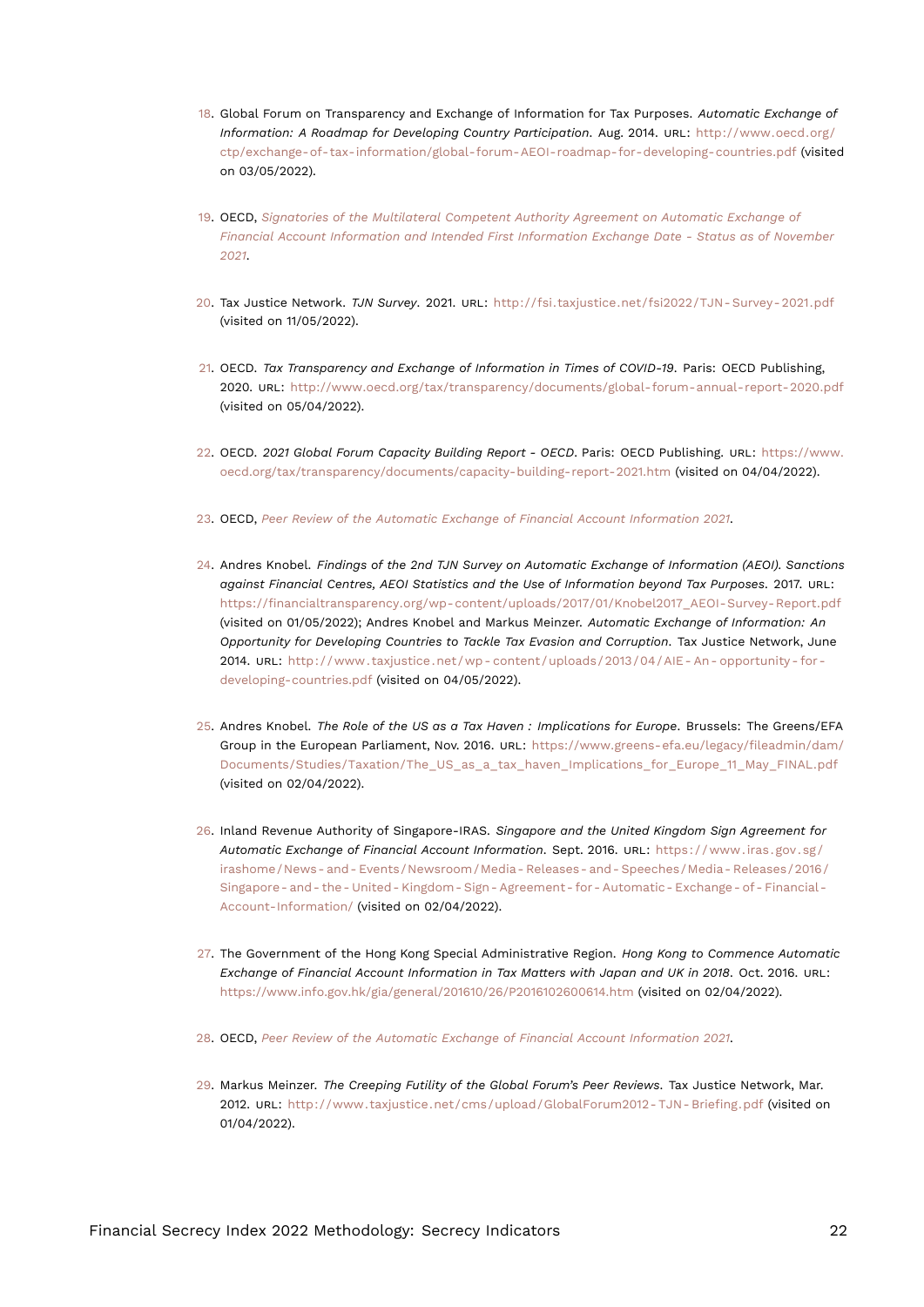- <span id="page-22-12"></span><span id="page-22-0"></span>[30.](#page-8-1) Tax Justice Network. *Tax Information Exchange Arrangements*. May 2009. URL: [http://www.taxjustice.](http://www.taxjustice.net/cms/upload/pdf/Tax_Information_Exchange_Arrangements.pdf) [net/cms/upload/pdf/Tax\\_Information\\_Exchange\\_Arrangements.pdf](http://www.taxjustice.net/cms/upload/pdf/Tax_Information_Exchange_Arrangements.pdf) (visited on 08/05/2022).
- <span id="page-22-1"></span>[31.](#page-8-2) Tax Justice Network. *OECD Whitewashes Another Tax Haven*. Aug. 2009. URL: [http://taxjustice.blogspot.com/2009/08/oecd- whitewashes- another- tax- haven.html](http://taxjustice.blogspot.com/2009/08/oecd-whitewashes-another-tax-haven.html) (visited on 02/04/2022).
- <span id="page-22-2"></span>[32.](#page-8-3) Financial Times. *Time to Black-List the Tax Haven Whitewash*. URL: [https://www.ft.com/content/](https://www.ft.com/content/0f687dee-5eea-11e0-a2d7-00144feab49a#axzz1PtjiCeHN) [0f687dee-5eea-11e0-a2d7-00144feab49a#axzz1PtjiCeHN](https://www.ft.com/content/0f687dee-5eea-11e0-a2d7-00144feab49a#axzz1PtjiCeHN) (visited on 05/04/2022).
- <span id="page-22-3"></span>[33.](#page-8-4) Meinzer, *[The Creeping Futility of the Global Forum's Peer Reviews](#page-21-12)*, pp.12-13.
- <span id="page-22-4"></span>[34.](#page-8-5) European Commission. Directorate General for Taxation and Customs Union and ECORYS. *Monitoring the Amount of Wealth Hidden by Individuals in International Financial Centres and Impact of Recent Internationally Agreed Standards on Tax Transparency on the Fight against Tax Evasion: Final Report*. LU: Publications Office, 2021. URL: <https://data.europa.eu/doi/10.2778/647791> (visited on 11/05/2022), p.108.
- <span id="page-22-5"></span>[35.](#page-8-6) Global Alliance for Tax Justice et al. *The State of Tax Justice: 2021*. Tax Justice Network, Nov. 21. URL: [https://taxjustice.net/wp-content/uploads/2021/11/State\\_of\\_Tax\\_Justice\\_Report\\_2021\\_ENGLISH.pdf](https://taxjustice.net/wp-content/uploads/2021/11/State_of_Tax_Justice_Report_2021_ENGLISH.pdf) (visited on 07/05/2022).
- <span id="page-22-6"></span>[36.](#page-8-7) Tax Justice Network. *The Price of Offshore Revisited: Key Issues*. July 2012. URL: [http://www.taxjustice.](http://www.taxjustice.net/cms/upload/pdf/The_Price_of_Offshore_Revisited_Key_Issues_120722.pdf) [net/cms/upload/pdf/The\\_Price\\_of\\_Offshore\\_Revisited\\_Key\\_Issues\\_120722.pdf](http://www.taxjustice.net/cms/upload/pdf/The_Price_of_Offshore_Revisited_Key_Issues_120722.pdf) (visited on 08/05/2022).
- <span id="page-22-7"></span>[37.](#page-8-8) Markus Meinzer. *Policy Paper on Automatic Tax Information Exchange between Northern and Southern Countries*. Sept. 2010. URL: [http://www.taxjustice.net/cms/upload/pdf/AIE\\_100926\\_TJN-Briefing-2.pdf](http://www.taxjustice.net/cms/upload/pdf/AIE_100926_TJN-Briefing-2.pdf) (visited on 06/05/2022).
- <span id="page-22-8"></span>[38.](#page-8-9) Nicholas Shaxson. *Treasure Islands: Uncovering the Damage of Offshore Banking and Tax Havens*. St. Martin's Griffin, Sept. 2012, pp.74-79.
- <span id="page-22-9"></span>[39.](#page-9-0) Knobel and Meinzer, *["The End of Bank Secrecy"? Bridging the Gap to Effective Automatic Information](#page-19-12) [Exchange - An Evaluation of OECD's Common Reporting Standard \(CRS\) and Its Alternatives](#page-19-12)*.
- <span id="page-22-10"></span>[40.](#page-9-1) OECD. *OECD Tax Talks #1 - OECD*. 2016. URL: <https://www.oecd.org/tax/oecd-tax-talks-june-2016.htm> (visited on 04/04/2022).
- <span id="page-22-11"></span>[41.](#page-10-0) Sebastian Beer et al. *Hidden Treasure: The Impact of Automatic Exchange of Information on Cross-Border Tax Evasion*. International Monetary Fund, Dec. 2019. URL: [https://www.imf.org/en/Publications/WP/Issues/2019/12/20/Hidden- Treasure- The- Impact- of-](https://www.imf.org/en/Publications/WP/Issues/2019/12/20/Hidden-Treasure-The-Impact-of-Automatic-Exchange-of-Information-on-Cross-Border-Tax-Evasion-48781)[Automatic-Exchange-of-Information-on-Cross-Border-Tax-Evasion-48781](https://www.imf.org/en/Publications/WP/Issues/2019/12/20/Hidden-Treasure-The-Impact-of-Automatic-Exchange-of-Information-on-Cross-Border-Tax-Evasion-48781) (visited on 02/05/2022).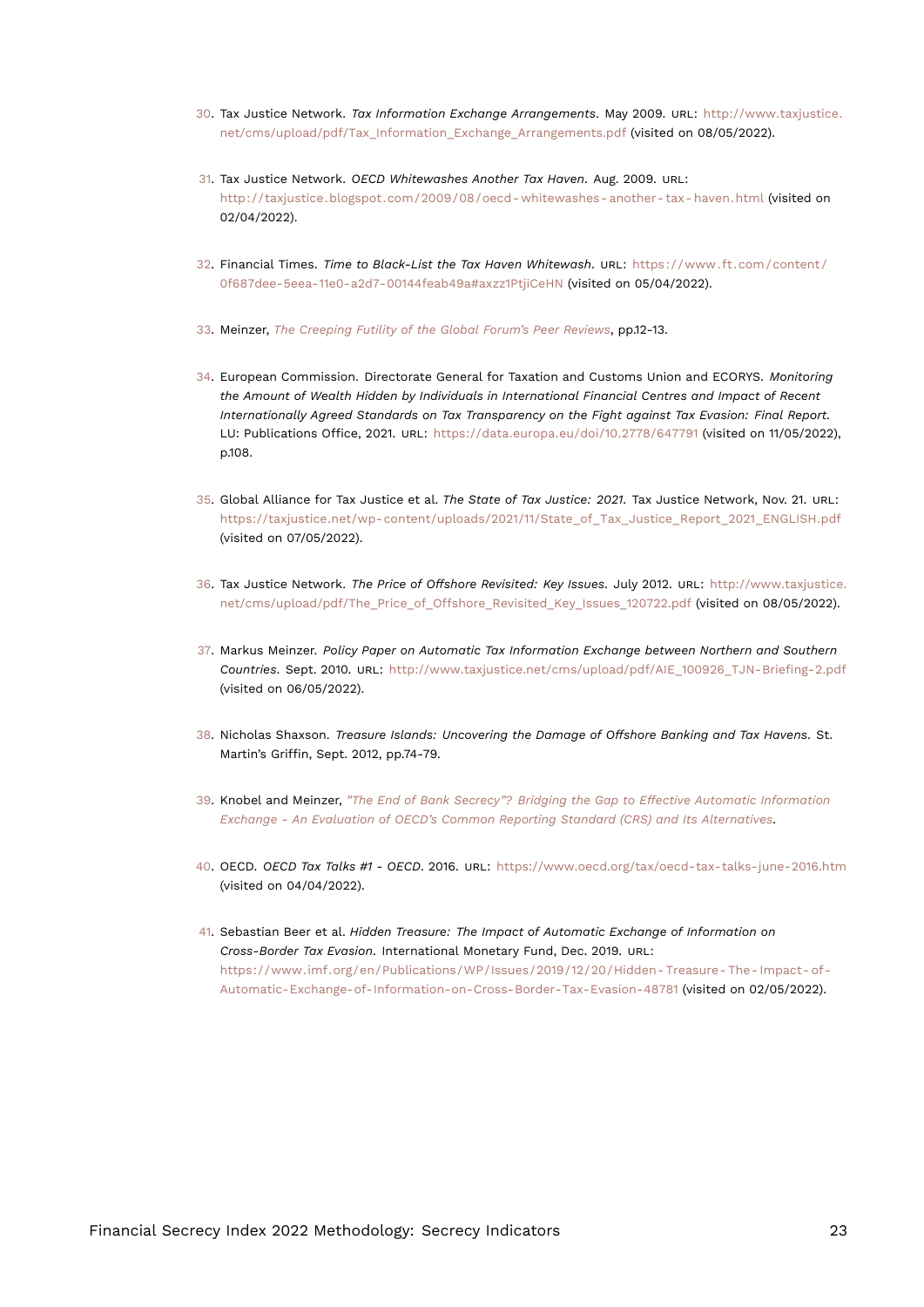## **Bibliography**

- Beer, Sebastian, Delgado Coelho, Maria and Leduc, Sebastien. *Hidden Treasure: The Impact of Automatic Exchange of Information on Cross-Border Tax Evasion*. International Monetary Fund, Dec. 2019. URL: [https://www.imf.org/en/Publications/WP/Issues/2019/12/20/Hidden-Treasure-](https://www.imf.org/en/Publications/WP/Issues/2019/12/20/Hidden-Treasure-The-Impact-of-Automatic-Exchange-of-Information-on-Cross-Border-Tax-Evasion-48781)[The-Impact-of-Automatic-Exchange-of-Information-on-Cross-Border-Tax-](https://www.imf.org/en/Publications/WP/Issues/2019/12/20/Hidden-Treasure-The-Impact-of-Automatic-Exchange-of-Information-on-Cross-Border-Tax-Evasion-48781)
	- [Evasion-48781](https://www.imf.org/en/Publications/WP/Issues/2019/12/20/Hidden-Treasure-The-Impact-of-Automatic-Exchange-of-Information-on-Cross-Border-Tax-Evasion-48781) (visited on 02/05/2022) (cit. on p. [23](#page-22-12)).
- Council of the European Union. *Council Directive (EU) 2018/822 of 25 May 2018 Amending Directive 2011/16/EU as Regards Mandatory Automatic Exchange of Information in the Field of Taxation in Relation to Reportable Cross-Border Arrangements*. May 2018. URL: <http://data.europa.eu/eli/dir/2018/822/oj/eng> (visited on 01/04/2022) (cit. on p. [21\)](#page-20-7).
- European Commission. Directorate General for Taxation and Customs Union and ECORYS. *Monitoring the Amount of Wealth Hidden by Individuals in International Financial Centres and Impact of Recent Internationally Agreed Standards on Tax Transparency on the Fight against Tax Evasion: Final Report*. LU: Publications Office, 2021. URL: <https://data.europa.eu/doi/10.2778/647791> (visited on 11/05/2022) (cit. on p. [23](#page-22-12)).
- Financial Times. *Time to Black-List the Tax Haven Whitewash*. URL: [https:](https://www.ft.com/content/0f687dee-5eea-11e0-a2d7-00144feab49a#axzz1PtjiCeHN) [//www.ft.com/content/0f687dee-5eea-11e0-a2d7-00144feab49a#axzz1PtjiCeHN](https://www.ft.com/content/0f687dee-5eea-11e0-a2d7-00144feab49a#axzz1PtjiCeHN) (visited on 05/04/2022) (cit. on p. [23](#page-22-12)).

Global Alliance for Tax Justice, Public Services International and Tax Justice Network. *The State of Tax Justice: 2021*. Tax Justice Network, Nov. 21. URL: [https://taxjustice.net/wp](https://taxjustice.net/wp-content/uploads/2021/11/State_of_Tax_Justice_Report_2021_ENGLISH.pdf)[content/uploads/2021/11/State\\_of\\_Tax\\_Justice\\_Report\\_2021\\_ENGLISH.pdf](https://taxjustice.net/wp-content/uploads/2021/11/State_of_Tax_Justice_Report_2021_ENGLISH.pdf) (visited on 07/05/2022) (cit. on p. [23](#page-22-12)).

- Global Forum on Transparency and Exchange of Information for Tax Purposes. *Automatic Exchange of Information: A Roadmap for Developing Country Participation*. Aug. 2014. URL: [http://www.oecd.org/ctp/exchange-of-tax](http://www.oecd.org/ctp/exchange-of-tax-information/global-forum-AEOI-roadmap-for-developing-countries.pdf)[information/global-forum-AEOI-roadmap-for-developing-countries.pdf](http://www.oecd.org/ctp/exchange-of-tax-information/global-forum-AEOI-roadmap-for-developing-countries.pdf) (visited on 03/05/2022) (cit. on p. [22\)](#page-21-13).
- *Tax Transparency 2016. Report on Progress*. 2016. URL: <www.oecd.org/tax/transparency/GF-annual-report-2016.pdf> (visited on 01/04/2022) (cit. on p. [20](#page-19-13)).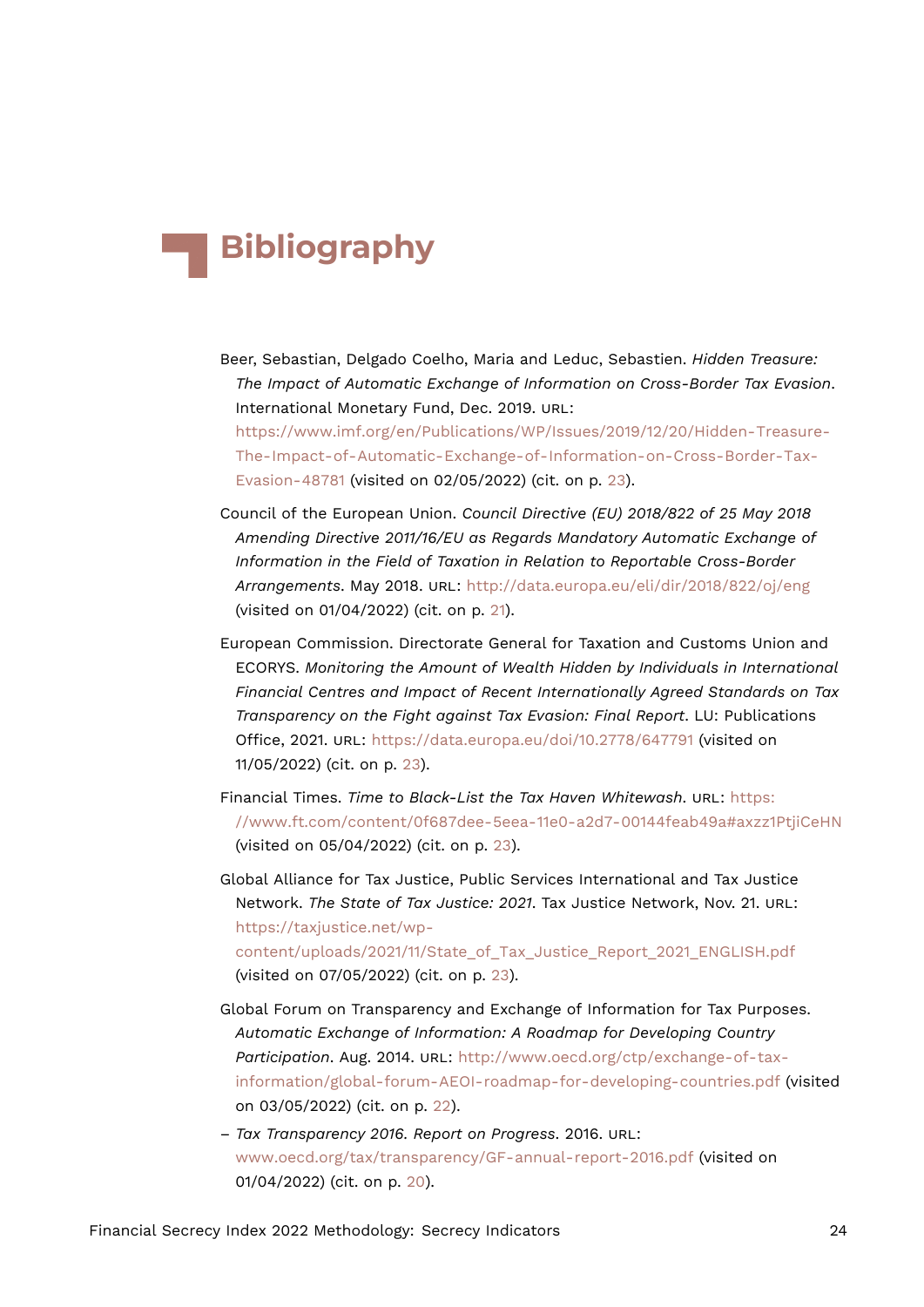- Inland Revenue Authority of Singapore-IRAS. *Singapore and the United Kingdom Sign Agreement for Automatic Exchange of Financial Account Information*. Sept. 2016. URL: [https://www.iras.gov.sg/irashome/News-and-](https://www.iras.gov.sg/irashome/News-and-Events/Newsroom/Media-Releases-and-Speeches/Media-Releases/2016/Singapore-and-the-United-Kingdom-Sign-Agreement-for-Automatic-Exchange-of-Financial-Account-Information/)[Events/Newsroom/Media-Releases-and-Speeches/Media-](https://www.iras.gov.sg/irashome/News-and-Events/Newsroom/Media-Releases-and-Speeches/Media-Releases/2016/Singapore-and-the-United-Kingdom-Sign-Agreement-for-Automatic-Exchange-of-Financial-Account-Information/)[Releases/2016/Singapore-and-the-United-Kingdom-Sign-Agreement-for-](https://www.iras.gov.sg/irashome/News-and-Events/Newsroom/Media-Releases-and-Speeches/Media-Releases/2016/Singapore-and-the-United-Kingdom-Sign-Agreement-for-Automatic-Exchange-of-Financial-Account-Information/)[Automatic-Exchange-of-Financial-Account-Information/](https://www.iras.gov.sg/irashome/News-and-Events/Newsroom/Media-Releases-and-Speeches/Media-Releases/2016/Singapore-and-the-United-Kingdom-Sign-Agreement-for-Automatic-Exchange-of-Financial-Account-Information/) (visited on 02/04/2022) (cit. on p. [22\)](#page-21-13).
- Knobel, Andres. *The Role of the US as a Tax Haven : Implications for Europe*. Brussels: The Greens/EFA Group in the European Parliament, Nov. 2016. URL: [https://www.greens-efa.eu/legacy/fileadmin/dam/Documents/Studies/](https://www.greens-efa.eu/legacy/fileadmin/dam/Documents/Studies/Taxation/The_US_as_a_tax_haven_Implications_for_Europe_11_May_FINAL.pdf) [Taxation/The\\_US\\_as\\_a\\_tax\\_haven\\_Implications\\_for\\_Europe\\_11\\_May\\_FINAL.pdf](https://www.greens-efa.eu/legacy/fileadmin/dam/Documents/Studies/Taxation/The_US_as_a_tax_haven_Implications_for_Europe_11_May_FINAL.pdf) (visited on 02/04/2022) (cit. on p. [22](#page-21-13)).
- *Findings of the 2nd TJN Survey on Automatic Exchange of Information (AEOI). Sanctions against Financial Centres, AEOI Statistics and the Use of Information beyond Tax Purposes*. 2017. URL: [https://financialtransparency.org/wp](https://financialtransparency.org/wp-content/uploads/2017/01/Knobel2017_AEOI-Survey-Report.pdf)[content/uploads/2017/01/Knobel2017\\_AEOI-Survey-Report.pdf](https://financialtransparency.org/wp-content/uploads/2017/01/Knobel2017_AEOI-Survey-Report.pdf) (visited on 01/05/2022) (cit. on p. [22](#page-21-13)).
- *How to Assess the Effectiveness of Automatic Exchange of Banking Information?* Dec. 2018. URL: [https://www.taxjustice.net/2018/12/20/how-to-assess-the](https://www.taxjustice.net/2018/12/20/how-to-assess-the-effectiveness-of-automatic-exchange-of-banking-information/)[effectiveness-of-automatic-exchange-of-banking-information/](https://www.taxjustice.net/2018/12/20/how-to-assess-the-effectiveness-of-automatic-exchange-of-banking-information/) (visited on 03/05/2022) (cit. on p. [21](#page-20-7)).
- *OECD Rules vs CRS Avoidance Strategies: Not Bad, but Short of Teeth and Too Dependent on Good Faith*. Mar. 2018. URL: [https://www.taxjustice.net/2018/03/27/oecd-rules-vs-crs-avoidance](https://www.taxjustice.net/2018/03/27/oecd-rules-vs-crs-avoidance-strategies-not-bad-but-short-of-teeth-and-too-dependent-on-good-faith/)[strategies-not-bad-but-short-of-teeth-and-too-dependent-on-good-faith/](https://www.taxjustice.net/2018/03/27/oecd-rules-vs-crs-avoidance-strategies-not-bad-but-short-of-teeth-and-too-dependent-on-good-faith/) (visited on 04/05/2022) (cit. on p. [21\)](#page-20-7).
- *Statistics on Automatic Exchange of Banking Information and the Right to Hold Authorities (and Banks) to Account*. 2019. URL: [https://www.taxjustice.net/2019/06/21/statistics-on-automatic-exchange-of](https://www.taxjustice.net/2019/06/21/statistics-on-automatic-exchange-of-banking-information-and-the-right-to-hold-authorities-and-banks-to-account/)[banking-information-and-the-right-to-hold-authorities-and-banks-to](https://www.taxjustice.net/2019/06/21/statistics-on-automatic-exchange-of-banking-information-and-the-right-to-hold-authorities-and-banks-to-account/)[account/](https://www.taxjustice.net/2019/06/21/statistics-on-automatic-exchange-of-banking-information-and-the-right-to-hold-authorities-and-banks-to-account/) (visited on 07/05/2022) (cit. on p. [21](#page-20-7)).
- *The Use of Banking Information to Tackle Corruption and Money Laundering: A Low-Hanging Fruit the OECD Refuses to Harvest*. Apr. 2019. URL: [https://www.taxjustice.net/2019/04/30/the-use-of-banking-information-to](https://www.taxjustice.net/2019/04/30/the-use-of-banking-information-to-tackle-corruption-and-money-laundering-a-low-hanging-fruit-the-oecd-refuses-to-harvest/)[tackle-corruption-and-money-laundering-a-low-hanging-fruit-the-oecd](https://www.taxjustice.net/2019/04/30/the-use-of-banking-information-to-tackle-corruption-and-money-laundering-a-low-hanging-fruit-the-oecd-refuses-to-harvest/)[refuses-to-harvest/](https://www.taxjustice.net/2019/04/30/the-use-of-banking-information-to-tackle-corruption-and-money-laundering-a-low-hanging-fruit-the-oecd-refuses-to-harvest/) (visited on 02/04/2022) (cit. on p. [21\)](#page-20-7).
- *Isle of Man Banking Data Leak Reveals How Sharing Data Can Identify Offshore Strategies and Improve Beneficial Ownership*. Sept. 2021. URL: [https://taxjustice.net/2021/09/29/isle-of-man-banking-data-leak-reveals-how](https://taxjustice.net/2021/09/29/isle-of-man-banking-data-leak-reveals-how-sharing-banking-data-can-identify-offshore-strategies-and-improve-beneficial-ownership-transparency/)[sharing-banking-data-can-identify-offshore-strategies-and-improve](https://taxjustice.net/2021/09/29/isle-of-man-banking-data-leak-reveals-how-sharing-banking-data-can-identify-offshore-strategies-and-improve-beneficial-ownership-transparency/)[beneficial-ownership-transparency/](https://taxjustice.net/2021/09/29/isle-of-man-banking-data-leak-reveals-how-sharing-banking-data-can-identify-offshore-strategies-and-improve-beneficial-ownership-transparency/) (visited on 04/04/2022) (cit. on p. [21\)](#page-20-7).
- *Penguins Hold Millions in Australian Banks: Revealing Trends from Australian and German Banking Statistics*. Dec. 2021. URL: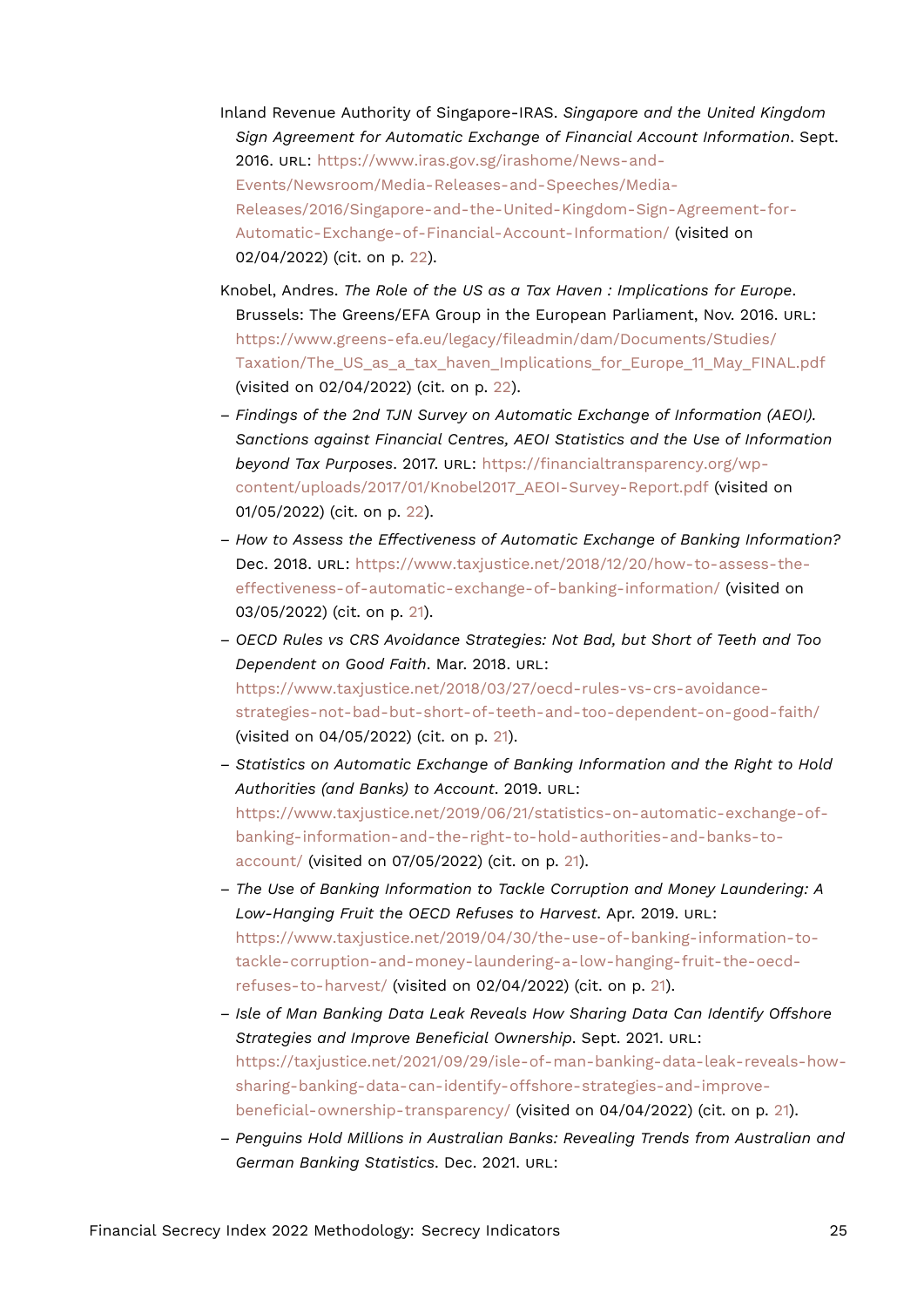[https://taxjustice.net/2021/12/14/penguins-hold-millions-in-australian-banks](https://taxjustice.net/2021/12/14/penguins-hold-millions-in-australian-banks-revealing-trends-from-australian-and-german-banking-statistics/)[revealing-trends-from-australian-and-german-banking-statistics/](https://taxjustice.net/2021/12/14/penguins-hold-millions-in-australian-banks-revealing-trends-from-australian-and-german-banking-statistics/) (visited on 30/03/2022) (cit. on p. [21](#page-20-7)).

- Knobel, Andres and Meinzer, Markus. *"The End of Bank Secrecy"? Bridging the Gap to Effective Automatic Information Exchange - An Evaluation of OECD's Common Reporting Standard (CRS) and Its Alternatives*. Tax Justice Network, Nov. 2014. URL: [http://www.taxjustice.net/wp-content/uploads/2013/04/TJN-141124-CRS-](http://www.taxjustice.net/wp-content/uploads/2013/04/TJN-141124-CRS-AIE-End-of-Banking-Secrecy.pdf)[AIE-End-of-Banking-Secrecy.pdf](http://www.taxjustice.net/wp-content/uploads/2013/04/TJN-141124-CRS-AIE-End-of-Banking-Secrecy.pdf) (visited on 04/05/2022) (cit. on pp. [20,](#page-19-13) [23](#page-22-12)).
- *Automatic Exchange of Information: An Opportunity for Developing Countries to Tackle Tax Evasion and Corruption*. Tax Justice Network, June 2014. URL: [http://www.taxjustice.net/wp-content/uploads/2013/04/AIE-An-opportunity](http://www.taxjustice.net/wp-content/uploads/2013/04/AIE-An-opportunity-for-developing-countries.pdf)[for-developing-countries.pdf](http://www.taxjustice.net/wp-content/uploads/2013/04/AIE-An-opportunity-for-developing-countries.pdf) (visited on 04/05/2022) (cit. on p. [22](#page-21-13)).
- *Delivering a Level Playing Field for Offshore Bank Accounts. What the New OECD/Global Forum Peer Reviews on Automatic Information Exchange Must Not Miss*. Mar. 2017. URL: [www.taxjustice.net/wp-content/uploads/2013/04/TJN\\_AIE\\_ToR\\_Mar-1-2017.pdf](www.taxjustice.net/wp-content/uploads/2013/04/TJN_AIE_ToR_Mar-1-2017.pdf) (visited on 07/05/2022) (cit. on p. [21](#page-20-7)).
- Meinzer, Markus. *Policy Paper on Automatic Tax Information Exchange between Northern and Southern Countries*. Sept. 2010. URL: [http://www.taxjustice.net/cms/upload/pdf/AIE\\_100926\\_TJN-Briefing-2.pdf](http://www.taxjustice.net/cms/upload/pdf/AIE_100926_TJN-Briefing-2.pdf) (visited on 06/05/2022) (cit. on p. [23](#page-22-12)).
- *The Creeping Futility of the Global Forum's Peer Reviews*. Tax Justice Network, Mar. 2012. URL:

<http://www.taxjustice.net/cms/upload/GlobalForum2012-TJN-Briefing.pdf> (visited on 01/04/2022) (cit. on pp. [22,](#page-21-13) [23](#page-22-12)).

- OECD. *Multilateral Competent Authority Agreement On Automatic Exchange Of Financial Account Information*. 2014. URL: [http://www.oecd.org/ctp/exchange](http://www.oecd.org/ctp/exchange-of-tax-information/multilateral-competent-authority-agreement.pdf)[of-tax-information/multilateral-competent-authority-agreement.pdf](http://www.oecd.org/ctp/exchange-of-tax-information/multilateral-competent-authority-agreement.pdf) (visited on 01/04/2022) (cit. on p. [20](#page-19-13)).
- *Standard for Automatic Exchange of Financial Account Information in Tax Matters. Including Commentaries.* OECD Publishing, July 2014. URL: [https://read.oecd-ilibrary.org/taxation/standard-for-automatic-exchange-of](https://read.oecd-ilibrary.org/taxation/standard-for-automatic-exchange-of-financial-account-information-for-tax-matters_9789264216525-en)[financial-account-information-for-tax-matters\\_9789264216525-en](https://read.oecd-ilibrary.org/taxation/standard-for-automatic-exchange-of-financial-account-information-for-tax-matters_9789264216525-en) (visited on 02/05/2022) (cit. on p. [20\)](#page-19-13).
- *OECD Tax Talks #1 OECD*. 2016. URL: <https://www.oecd.org/tax/oecd-tax-talks-june-2016.htm> (visited on 04/04/2022) (cit. on p. [23\)](#page-22-12).
- *Model Mandatory Disclosure Rules for CRS Avoidance Arrangements and Opaque Offshore Structures*. Sept. 2018. URL: [http://www.oecd.org/tax/exchange-of-tax](http://www.oecd.org/tax/exchange-of-tax-information/model-mandatory-disclosure-rules-for-crs-avoidance-arrangements-and-opaque-offshore-structures.pdf)[information/model-mandatory-disclosure-rules-for-crs-avoidance](http://www.oecd.org/tax/exchange-of-tax-information/model-mandatory-disclosure-rules-for-crs-avoidance-arrangements-and-opaque-offshore-structures.pdf)[arrangements-and-opaque-offshore-structures.pdf](http://www.oecd.org/tax/exchange-of-tax-information/model-mandatory-disclosure-rules-for-crs-avoidance-arrangements-and-opaque-offshore-structures.pdf) (visited on 01/04/2022) (cit. on p. [21](#page-20-7)).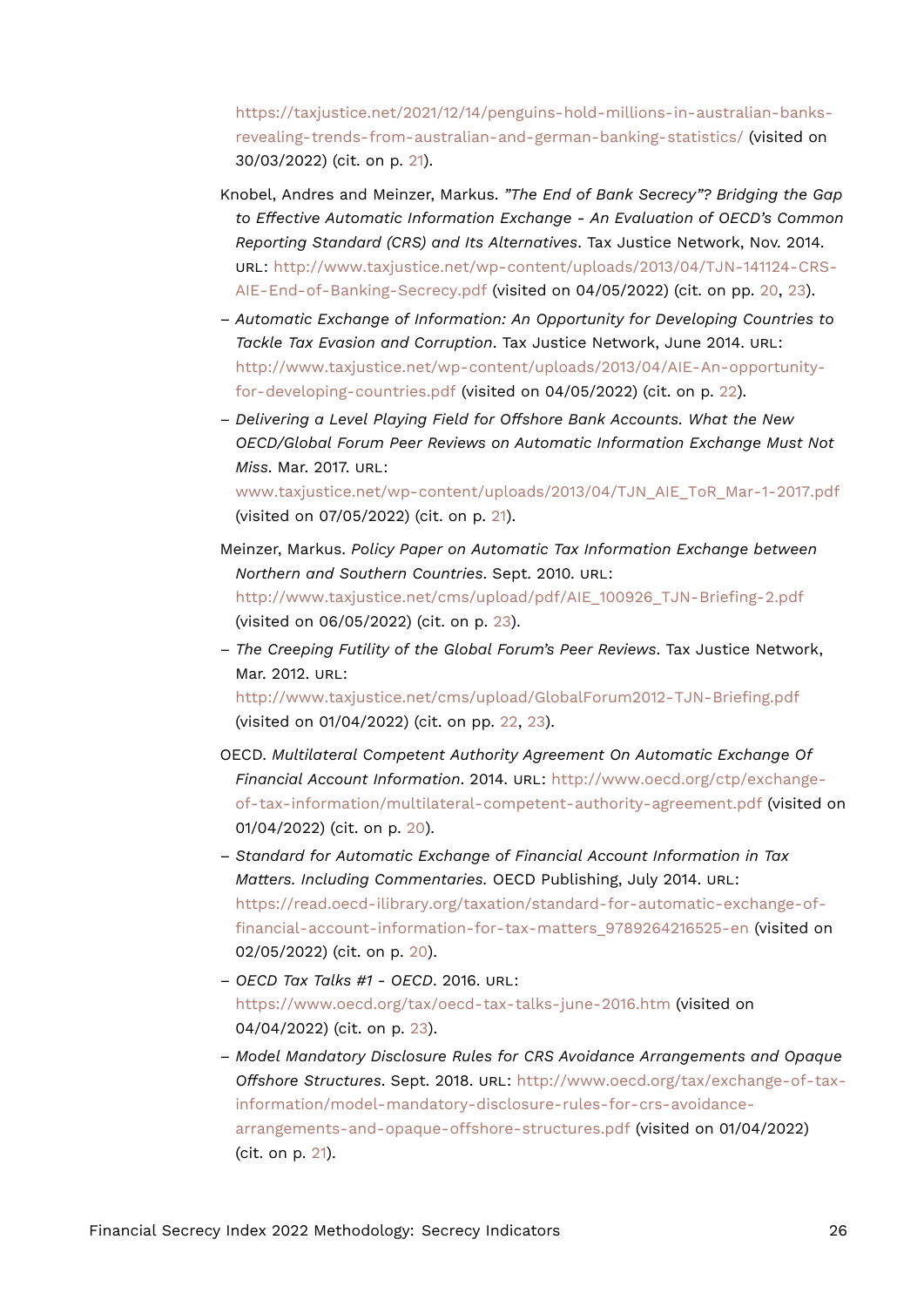- OECD. *The 2019 AEOI Implementation Report*. Global Forum, 2019. URL: <https://www.oecd.org/tax/transparency/aeoi-implementation-report-2019.pdf> (visited on 02/04/2022) (cit. on p. [20\)](#page-19-13).
- *Tax Transparency and Exchange of Information in Times of COVID-19*. Paris: OECD Publishing, 2020. URL: [http://www.oecd.org/tax/transparency/documents/global-forum-annual](http://www.oecd.org/tax/transparency/documents/global-forum-annual-report-2020.pdf)[report-2020.pdf](http://www.oecd.org/tax/transparency/documents/global-forum-annual-report-2020.pdf) (visited on 05/04/2022) (cit. on p. [22\)](#page-21-13).
- *Peer Review of the Automatic Exchange of Financial Account Information 2021*. Text. OECD Publishing, 2021. URL: [https://www.oecd-ilibrary.org/taxation/peer-review-of-the-automatic](https://www.oecd-ilibrary.org/taxation/peer-review-of-the-automatic-exchange-of-financial-account-information-2021_90bac5f5-en)[exchange-of-financial-account-information-2021\\_90bac5f5-en](https://www.oecd-ilibrary.org/taxation/peer-review-of-the-automatic-exchange-of-financial-account-information-2021_90bac5f5-en) (visited on 06/05/2022) (cit. on pp. [20](#page-19-13), [22\)](#page-21-13).
- *Signatories of the Multilateral Competent Authority Agreement on Automatic Exchange of Financial Account Information and Intended First Information Exchange Date - Status as of November 2021*. 2021. URL: [http://www.oecd.org/tax/automatic-exchange/international-framework-for](http://www.oecd.org/tax/automatic-exchange/international-framework-for-the-crs/crs-mcaa-signatories.pdf)[the-crs/crs-mcaa-signatories.pdf](http://www.oecd.org/tax/automatic-exchange/international-framework-for-the-crs/crs-mcaa-signatories.pdf) (visited on 01/04/2022) (cit. on pp. [20,](#page-19-13) [22\)](#page-21-13).
- *2021 Global Forum Capacity Building Report OECD*. Paris: OECD Publishing. URL: [https://www.oecd.org/tax/transparency/documents/capacity-building](https://www.oecd.org/tax/transparency/documents/capacity-building-report-2021.htm)[report-2021.htm](https://www.oecd.org/tax/transparency/documents/capacity-building-report-2021.htm) (visited on 04/04/2022) (cit. on p. [22](#page-21-13)).
- *Activated Exchange Relationships for CRS Information*. URL: [https://www.oecd.org/tax/automatic-exchange/international-framework-for](https://www.oecd.org/tax/automatic-exchange/international-framework-for-the-crs/exchange-relationships/)[the-crs/exchange-relationships/](https://www.oecd.org/tax/automatic-exchange/international-framework-for-the-crs/exchange-relationships/) (visited on 01/04/2022) (cit. on p. [20\)](#page-19-13).
- *CRS by Jurisdiction Organisation for Economic Co-operation and Development*. URL: [https://www.oecd.org/tax/automatic-exchange/crs-implementation-and](https://www.oecd.org/tax/automatic-exchange/crs-implementation-and-assistance/crs-by-jurisdiction/)[assistance/crs-by-jurisdiction/](https://www.oecd.org/tax/automatic-exchange/crs-implementation-and-assistance/crs-by-jurisdiction/) (visited on 01/04/2022) (cit. on p. [21\)](#page-20-7).
- *OECD Seeks Input on New Tax Transparency Framework for Crypto-Assets and Amendments to the Common Reporting Standard - OECD*. URL: [https://www.oecd.org/ctp/exchange-of-tax-information/oecd-seeks-input-on](https://www.oecd.org/ctp/exchange-of-tax-information/oecd-seeks-input-on-new-tax-transparency-framework-for-crypto-assets-and-amendments-to-the-common-reporting-standard.htm)[new-tax-transparency-framework-for-crypto-assets-and-amendments-to](https://www.oecd.org/ctp/exchange-of-tax-information/oecd-seeks-input-on-new-tax-transparency-framework-for-crypto-assets-and-amendments-to-the-common-reporting-standard.htm)[the-common-reporting-standard.htm](https://www.oecd.org/ctp/exchange-of-tax-information/oecd-seeks-input-on-new-tax-transparency-framework-for-crypto-assets-and-amendments-to-the-common-reporting-standard.htm) (visited on 04/04/2022) (cit. on p. [20](#page-19-13)).
- Shaxson, Nicholas. *Treasure Islands: Uncovering the Damage of Offshore Banking and Tax Havens*. St. Martin's Griffin, Sept. 2012 (cit. on p. [23\)](#page-22-12).
- Tax Justice Network. *OECD Whitewashes Another Tax Haven*. Aug. 2009. URL: [http:](http://taxjustice.blogspot.com/2009/08/oecd-whitewashes-another-tax-haven.html) [//taxjustice.blogspot.com/2009/08/oecd-whitewashes-another-tax-haven.html](http://taxjustice.blogspot.com/2009/08/oecd-whitewashes-another-tax-haven.html) (visited on 02/04/2022) (cit. on p. [23](#page-22-12)).
- *Tax Information Exchange Arrangements*. May 2009. URL: [http://www.taxjustice.](http://www.taxjustice.net/cms/upload/pdf/Tax_Information_Exchange_Arrangements.pdf) [net/cms/upload/pdf/Tax\\_Information\\_Exchange\\_Arrangements.pdf](http://www.taxjustice.net/cms/upload/pdf/Tax_Information_Exchange_Arrangements.pdf) (visited on 08/05/2022) (cit. on p. [23\)](#page-22-12).
- *The Price of Offshore Revisited: Key Issues*. July 2012. URL: [http://www.taxjustice.](http://www.taxjustice.net/cms/upload/pdf/The_Price_of_Offshore_Revisited_Key_Issues_120722.pdf) [net/cms/upload/pdf/The\\_Price\\_of\\_Offshore\\_Revisited\\_Key\\_Issues\\_120722.pdf](http://www.taxjustice.net/cms/upload/pdf/The_Price_of_Offshore_Revisited_Key_Issues_120722.pdf) (visited on 08/05/2022) (cit. on p. [23\)](#page-22-12).